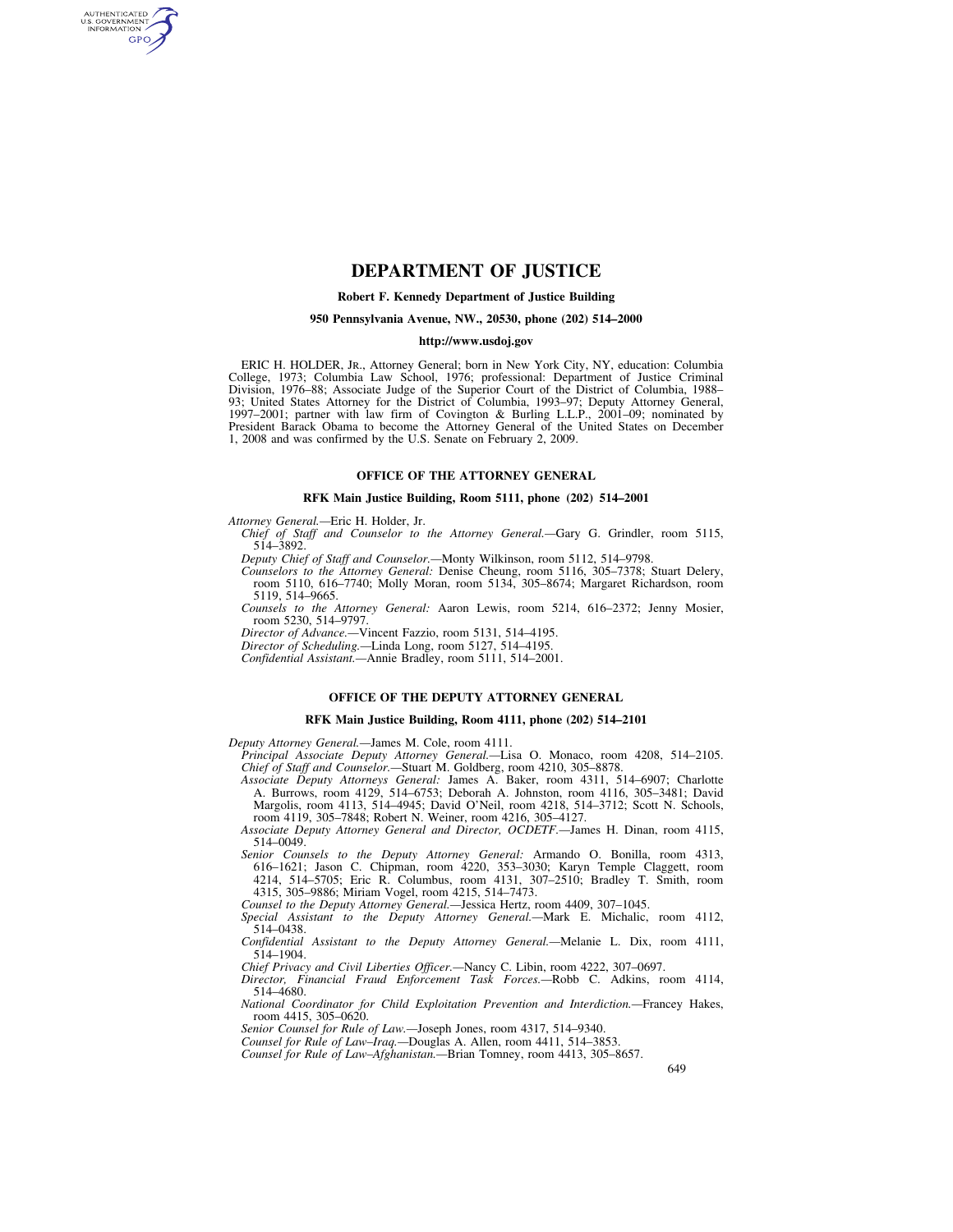# **OFFICE OF THE ASSOCIATE ATTORNEY GENERAL**

# **RFK Main Justice Building, Room 5706, phone (202) 514–9500**

*Associate Attorney General.—*Thomas J. Perrelli.

*Principal Deputy Associate Attorney General.—*Elizabeth G. Taylor.

*Deputy Associate Attorneys General:* Helaine Greenfeld, room 5722, 616–0038; Samuel Hirsch, room 5732, 616–2728; Karol V. Mason, room 5726, 514–0624; A. Marisa Chun, room 5724, 305–1777.

*Senior Counsel to the Associate Attorney General.—*Brian Hauck, room 5730, 353–2811.

*Counsel to the Associate Attorney General.—*Mala Adiga, 307–5803. *Confidential Assistant.—*Currie Gunn, room 5708, 305–2636.

*Staff Assistant.—*Nathaniel Gamble, room 5706, 514–5732.

### **OFFICE OF THE SOLICITOR GENERAL**

# **RFK Main Justice Building, Room 5143, phone (202) 514–2201**

### **http://www.usdoj.gov/osg**

*Solicitor General.—*Neal Kumar Katyal (acting), room 5143, 514–2201.

*Principal Deputy Solicitor General.—*Leondra R. Kruger (acting), room 5143, 514–4038. *Deputy Solicitors General:* Michael R. Dreeben, room 5623, 514–2255; Edwin S. Kneedler,

room 5137, 514–3261; Malcolm L. Stewart, room 5137, 514–4218.

*Executive Officer.—*Valerie H. Hall, room 5142, 514–3957.

*Supervisory Case Management Specialist.—*Emily C. Spadoni, room 5608, 514–2218.

*Chief, Research and Publications Section.—*Vacant, room 6634, 514–4459.

## **ANTITRUST DIVISION**

# **RFK Main Justice Building, 950 Pennsylvania Avenue, NW., 20530**

### **Liberty Square Building, 450 5th Street, NW., 20530 (LSB)**

*Assistant Attorney General.—*Christine A. Varney, room 3109 (202) 514–2401.

*Deputy Assistant Attorneys General:* Katherine Forrest, room 3214, 353–1535; Scott M. Hammond, room 3214, 514–3543; Sharis A. Pozen, room 3113, 514–0497; Joseph Wayland, room 3121, 514–1157;.

*Director of:* 

*Civil Enforcement.—*Patricia A. Brink, room 3213, 514–2562. *Criminal Enforcement.—*Marc Siegel, room 3214, 353–1535. *Economics Enforcement.—*W. Robert Majure, room 3416.

*Operations.—*Katherine Forrest, room 3214, 514–3544.

*Freedom of Information Act Officer.—*SueAnn Slates (LSB), room 1040, 307–1398. *Executive Officer.—*Thomas D. King (LSB), room 10150, 514–4005.

*Section Chiefs:* 

*Appellate.—*Catherine G. O'Sullivan, room 3222, 514–2413.

*Competition Policy.—*W. Robert Majure, room 3416, 9400, 307–6341.

*Economic Litigation.—*Norman Familant (LSB), room 9912, 307–6323.

*Economic Regulatory.—*Beth Armington (LSB), room 3700, 307–6332.

*Foreign Commerce.—*Edward T. Hand (LSB), room 11000, 514–2464.

*Legal Policy.—*Robert A. Potter (LSB), room 11700, 514–2512.

*Litigation I.—*Joshua H. Soven (LSB), room 4700, 307–0001.

*Litigation II.—*Maribeth Petrizzi (LSB), room 8700, 307–0924.

*Litigation III.—*John R. Read (LPB), room 300, 616–5935.

*National Criminal Enforcement.—*Lisa M. Phelan (LSB), room 11400, 307–6694.

*Networks and Technology.—*James Tierney (LSB), room 7700, 307–6640.

*Telecommunications and Media.—*Nancy M. Goodman (LSB), room 7000, 514–5621. *Transportation, Energy, and Agriculture.—*Donna Kooperstein (LSB), room 8000,

307–6349.

### FIELD OFFICES

**California:** Phillip H. Warren, 450 Golden Gate Avenue, Room 10–0101, Box 36046, San Francisco, CA 94102 (415) 436–6660.

**Georgia:** Nezida S. Davis, Richard B. Russell Building, 75 Spring Street, SW., Suite 1176, Atlanta, GA 30303 (404) 331–7100.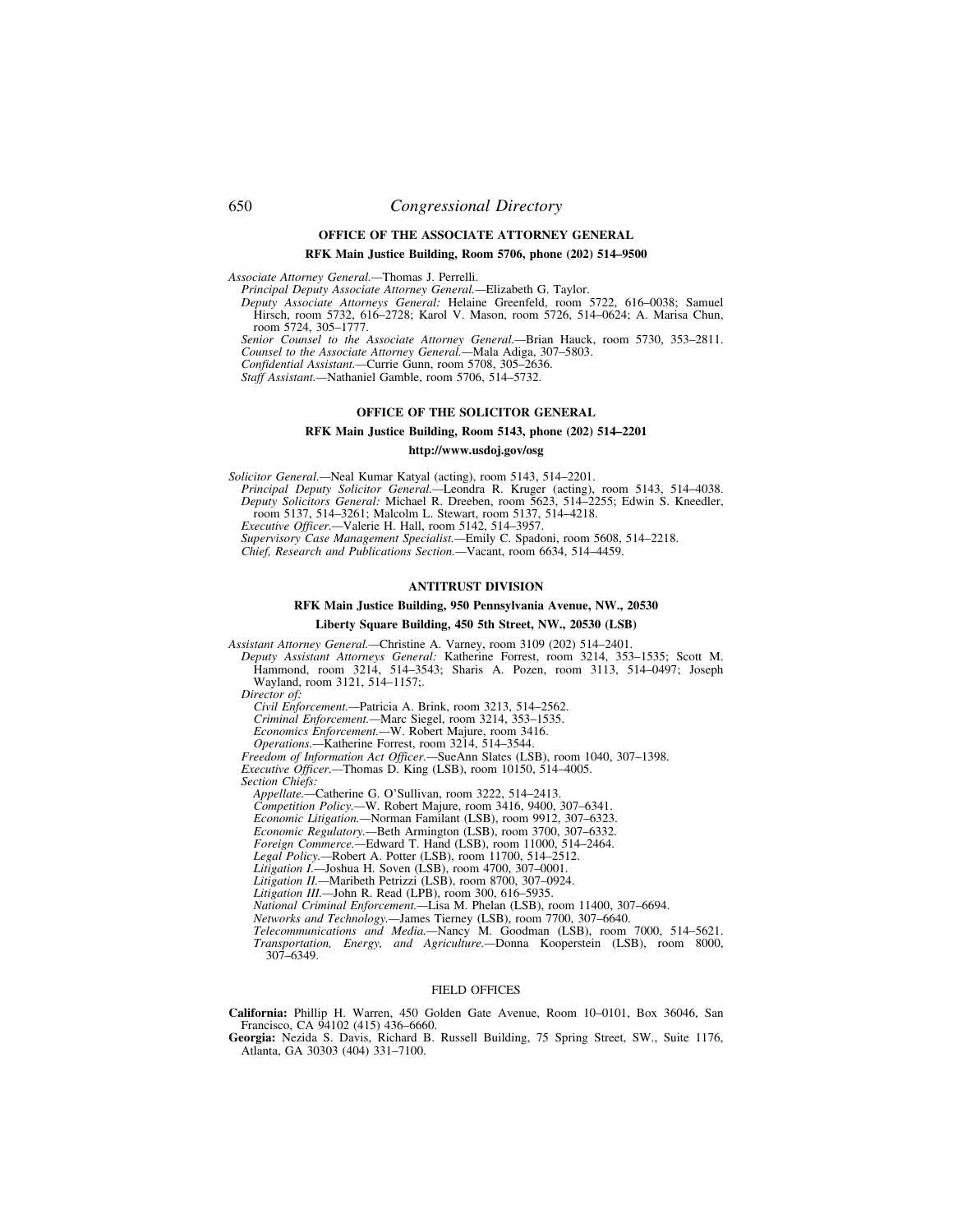**Illinois:** Marvin N. Price, Jr., Rookery Building, 209 South LaSalle Street, Suite 600, Chicago, IL 60604 (312) 353–7530.

**New York:** Ralph T. Giordano, 26 Federal Plaza, Room 3630, New York, NY 10278  $(212)$  264–0391.

**New York:** Deirdre A. McEvoy, 26 Federal Plaza, Room 3630, New York, NY 10278– 1040, (212) 264–0391.

**Ohio:** Scott M. Watson, Plaza 9 Building, 55 Erieview Plaza, Suite 700, Cleveland, OH 44114 (216) 522–4070.

**Pennsylvania:** Robert E. Connolly, Curtis Center, One Independence Square West, 7th and Walnut Streets, Suite 650, Philadelphia, PA 19106 (215) 597–7405.

**Texas:** Duncan S. Currie, Thanksgiving Tower, 1601 Elm Street, Suite 4950, Dallas, TX 75201 (214) 880–9401.

#### **CIVIL DIVISION**

# **RFK Main Justice Building, 950 Pennsylvania Avenue, NW., 20530 20 Massachusetts Avenue, NW., 20530 (20MASS)**

**1100 L Street, NW., 20530 (L ST)** 

**National Place Building, 1331 Pennsylvania Avenue, NW., 20530 (NATP) 1425 New York Avenue, NW., 20530 (NYAV)** 

#### **Patrick Henry Building, 601 D Street, NW., 20530 (PHB)**

*Assistant Attorney General.—*Tony West, room 3601 (202) 514–3301. *Chief of Staff.—*Brian Martinez, room 3605, 353–2793.

#### APPELLATE STAFF

*Deputy Assistant Attorney General.—*Beth Brinkmann, room 3135, 353–8679. *Director.—*Robert E. Kopp, room 7519, 514–3311. *Deputy Director.—*William Kanter, room 7517, 514–4575.

#### COMMERCIAL LITIGATION BRANCH

*Deputy Assistant Attorney General.—*Michael F. Hertz, room 3607, 514–7179.

*Directors:* David M. Cohen (L ST), room 12124, 514–7300; John N. Fargo (L ST), room 11116, 514–7223; J. Christopher Kohn (L ST), room 10036, 514–7450.

*Office of Foreign Litigation.—*Robert Hollis (L ST), room 11006, 514–7455.

*Deputy Directors:* Joyce R. Branda (PHB), room 9904, 307–0231; Jeanne Davidson (L ST), room 12132, 307–0290.

*Legal Officer.—*Donna C. Maizel, Esq., U.S. Department of Justice, Civil Division European Office, The American Embassy, London, England, PSC 801, Box 42, FPO AE, 09498–4042, 9+011–44–20–7894–0840.

*Attorney-in-Charge.—*Barbara Williams, Suite 359, 26 Federal Plaza, New York, NY 10278 (212) 264–9240.

### CONSUMER LITIGATION

*Deputy Assistant Attorney General.—*Ann Ravel, room 3127, 514–0441. *Director.—*Eugene M. Thirolf (NATP), room 950N, 307–3009.

### FEDERAL PROGRAMS BRANCH

*Deputy Assistant Attorney General.—*Ian Gershengorn, room 3137, 514–2331. *Directors:* Felix Baxter (20MASS), room 7100, 514–4651; Joseph H. Hunt, room 7348,

514–1259; Jennifer D. Richetts (20MASS), room 6100, 514–3671. *Deputy Directors:* Vincent M. Garvey (20MASS), room 7346, 514–3449; Sheila M.

Lieber (20MASS), room 7102, 514–3786.

### IMMIGRATION LITIGATION

*Deputy Assistant Attorney General.—*William H. Orrick III, room 3131, 353–7958. *Director.—*Thomas W. Hussey (NATP), room 7026S, 616–4852.

*Deputy Directors:* Donald E. Keener (NATP), room 7022S, 616–4878; David J. Kline (NATP), room 7006N, 616–4856; David M. McConnell (NATP), room 7260N, 616–4881.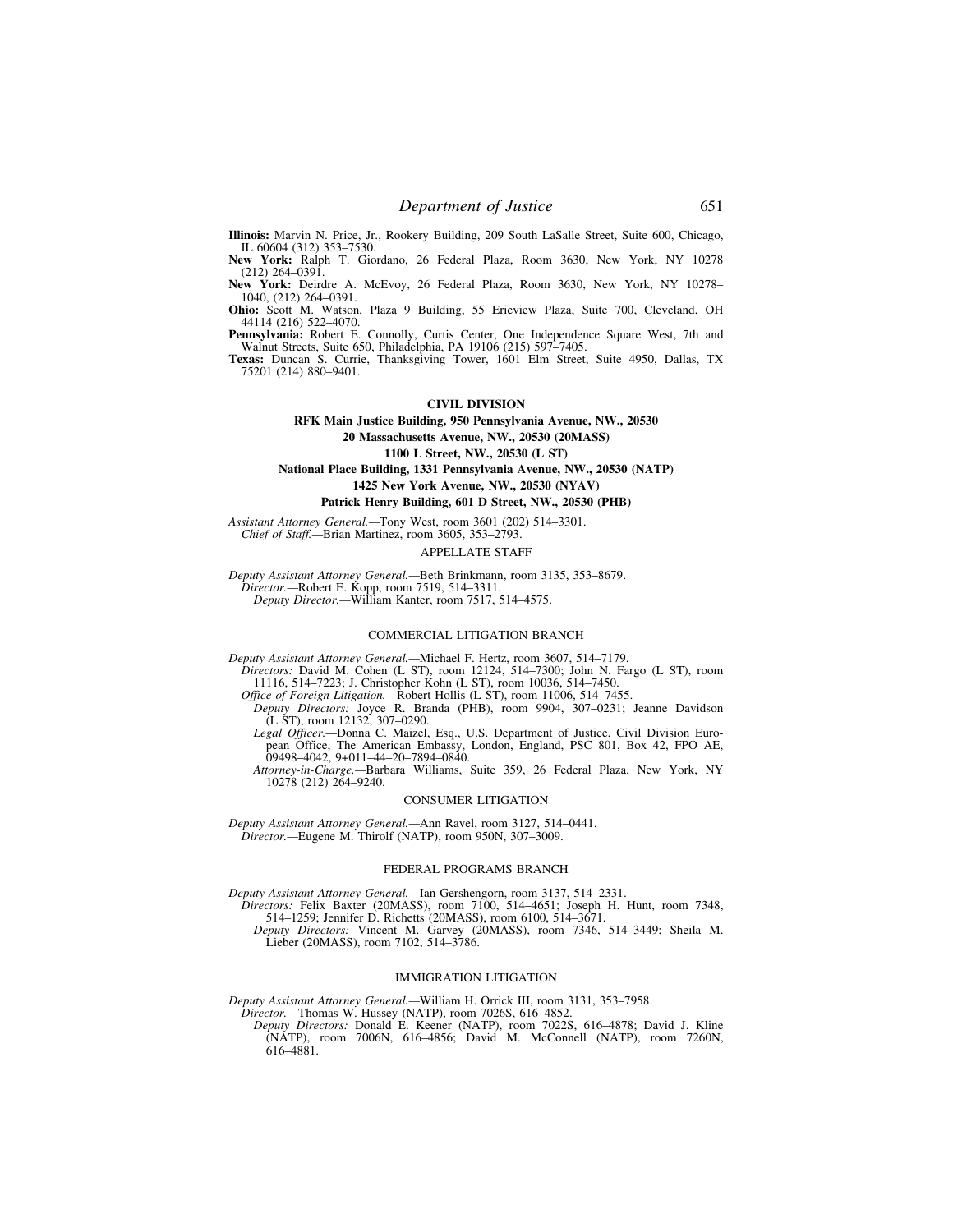#### MANAGEMENT PROGRAMS

*Director.—*Kenneth L. Zwick, room 3140, 514–4552.

*Directors, Office of:* 

*Administration.—*Donna Cornett (L ST), room 9018, 307–0261.

*Planning, Budget, and Evaluation.—*Linda S. Liner (L ST), room 9042, 307–0034.

*Management Information.—*Dorothy Bahr (L ST), room 8044, 616–8026.

*Litigation Support.—*Vacant, (L ST), room 9126, 616–5014.

*Policy and Management Operations.—*Vacant, (L ST), room 8128, 616–8073.

## TORTS BRANCH

*Deputy Assistant Attorney General.—*Ann Ravel, room 3127, 514–0441.

*Directors:* Peter Frost (NYAV), room 10122, 616–4000; Timothy P. Garren (NYAV), room 8122, 616–4171; J. Patrick Glynn (NATP), room 8028S, 616–4200; Phyllis J. Pyles (NATP), room 8098N, 616–4252.

*Deputy Directors:* JoAnn J. Bordeaux (NATP), room 8024S, 616–4204; Paul F. Figley (NATP), room 8096N, 616–4248.

*Attorneys-in-Charge:* Robert Underhill, 450 Golden Gate Avenue, 10/6610, Box 36028, San Francisco, CA 94102–3463, FTS: (415) 436–6630; Vacant, Suite 320, 26 Federal Plaza, New York, NY 10278–0140, FTS: (212) 264–0480.

### **CIVIL RIGHTS DIVISION**

### **RFK Main Justice Building, 950 Pennsylvania Avenue, NW., 20530**

**1425 New York Avenue, NW., 20035 (NYAV)** 

**601 D Street, NW., 20004 (PHB)** 

### **100 Indiana Avenue, NW., 20004 (NALC)**

### **1800 G Street, NW., 20004 (NWB)**

#### **http://www.usdoj.gov/crt**

*Assistant Attorney General.—*Thomas Perez, room 5643 (202) 514–2151.

- *Principal Deputy Assistant Attorney General.—*Sam Bagenstos, room 5744, 353–9065.
- *Deputy Assistant Attorneys General:* Roy Austin, room 5531, 514–3845; Julie Fernandes, room 5637, 514–2337; Loretta King, room 5748, 616–1278; Leon Rodriguez, room 5541, 307–2563.

*Counsels to the Assistant Attorney General:* Mazen Basrawi, room 5742, 305–1876; Matthew Colangelo, room 5646, 514–5441; Eric Halperin, room 5533, 532–5099; Emily Loeb, room 5746, 307–2502; Joan Magagna, room 5644, 514–7741; Matt Nosanchuk, room 5535, 305–0864; Monica Ramirez, room 5539, 514–8390; Jocelyn Samuels, room 5529, 307–6639; Vicki Schultz, room 5537, 353–2816. *Chief of Staff.—*Leon Rodriguez, room 5541, 307–2563.

*Section Chiefs:* 

*Appellate.—*David K. Flynn, room 3704, 514–2195.

*Criminal.—*Mark Kappelhoff (PHB), room 5102, 514–3204.

*Disability Rights.—*John Wodatch, (NYAV), room 4055, 307–2227.

*Educational Opportunities.—*Anurima Bhargava (PHB), room 4002, 514–4092.

*Employment Litigation.—*Loretta King (acting), (PHB), room 4040, 514–3831.

*Housing and Civil Enforcement.—*Steven Rosenbaum, (NWB), room 7036, 514–4713. *Policy and Strategy Section.—*Karen Stevens (acting), (PHB), room 5006, 514–4734. *Special Litigation.—*Jonathan Smith (PHB), room 5034, 514–5393.

*Voting.—*Chris Herren (NWB), room 7254, 307–2767.

*Office Special Counsel.—*Katherine Baldwin (acting), room 9030, 514–3896.

## **OFFICE OF COMMUNITY ORIENTED POLICING SERVICES**

### **145 N Street, NE., 20530**

#### DIRECTOR'S OFFICE

*Director.—*Bernard K. Melekian, 11th floor (202) 616–2888. *Principal Deputy Director.—*Joshua Ederheimer, 11th floor, 616–2888.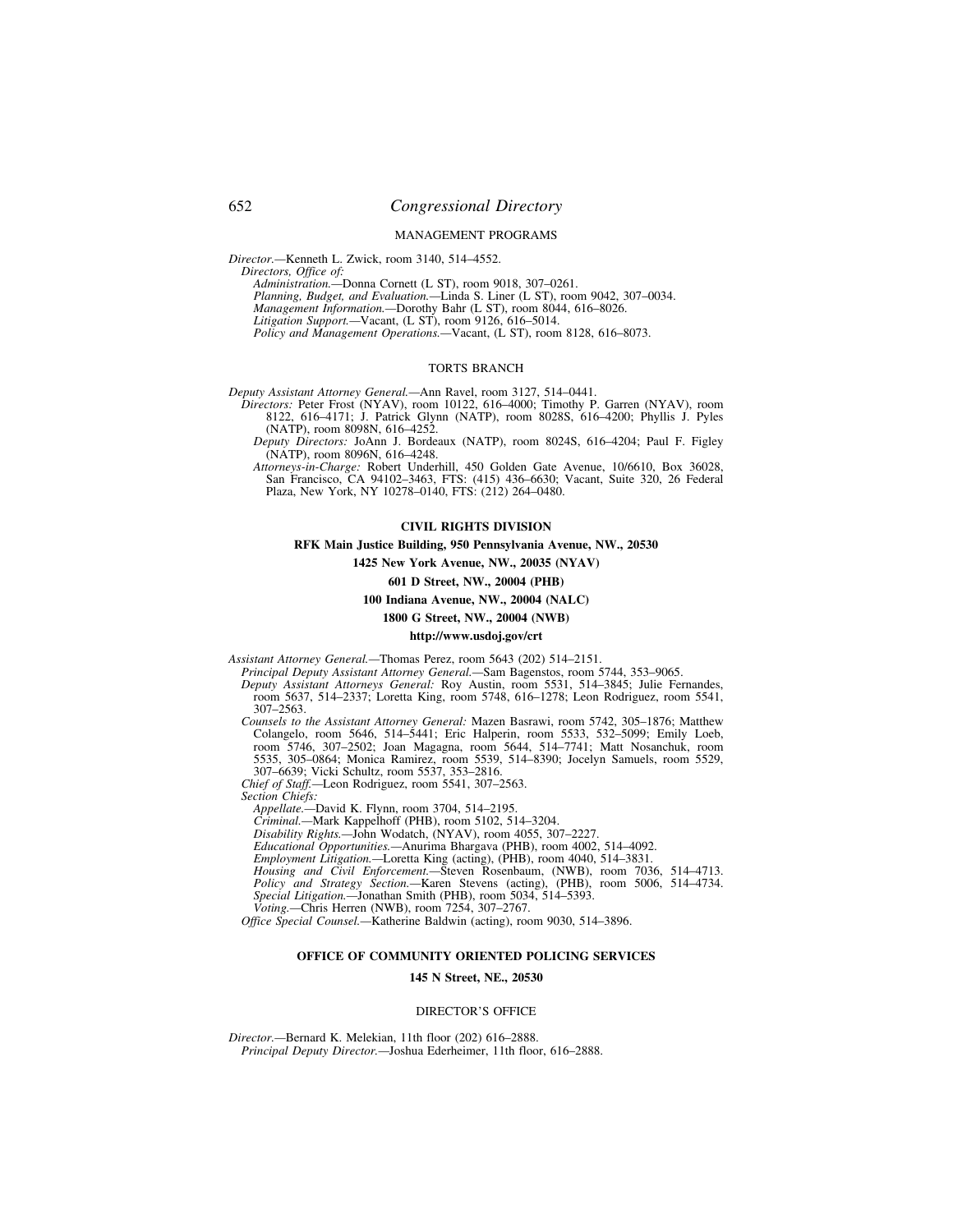# *Department of Justice* 653

*Chiefs of Staff.—*Timothy Quinn; Rebekah Whiteaker, 11th floor. *Office Manager.—*Kimberly Brummett, 11th floor, 353–9769. *Deputy Director for— Management Services.—*Dave Buchanan, 616–9416.

*Community Policing Advancement.—*Matthew Scheider (acting), 514–8289. *Grant Operations.—*Sandra Webb (acting), 616–3256.

### ADMINISTRATIVE DIVISION

*Assistant Director.—*Wayne Henry, 514–3973. *Human Capital Manager.—*Debbie Brown, 514–8956.

### EXTERNAL AFFAIRS

*Assistant Director.—*Dean Kueter, 11th floor, 353–9961.

#### AUDIT DIVISION

*Assistant Director.—*Cynthia Bowie, 11th floor, 616–3645.

## GRANTS ADMINISTRATION DIVISION

*Assistant Director.—*Andy Dorr, 353–9736. *Grant Regional Supervisors:*  Linda Gist, 11th floor, 514–8091. John Oliphant, 11th floor, 307–3411.<br>Scott McNichol, 11th floor, 616–9266. Keesha Thompson, 11th floor, 616–1

Keesha Thompson, 11th floor, 616–1902.

### GRANT MONITORING DIVISION

*Assistant Director.—*Marcia Samuels, 11th floor, 514–8507.

### LEGAL DIVISION

*General Counsel.—*Lani Lee, 11th floor, 514–3750. *Deputy General Counsel.—*Charlotte C. Grzebien, 616–2899. *Associate General Counsel.—*Jenny Wu, 514–9424.

### PROGRAM / POLICY SUPPORT AND EVALUATION

*Assistant Director.—*Matthew Scheider, 11th floor, 514–8289.

#### TECHNICAL ASSISTANCE AND TRAINING DIVISION

*Assistant Director.—*Beverly Alford, 11th floor, 514–5775.

### **COMMUNITY RELATIONS SERVICE**

## **600 E Street, NW., Suite 6000, 20530, phone (202) 305–2935 fax 305–3009 (BICN)**

*Director.—*Becky Monroe (acting). *Deputy Director.—*Diane Mitchum. *Attorney Advisor.—*George Henderson, 305–2964. *Media Affairs Officer.—*Vacant, 305–2966.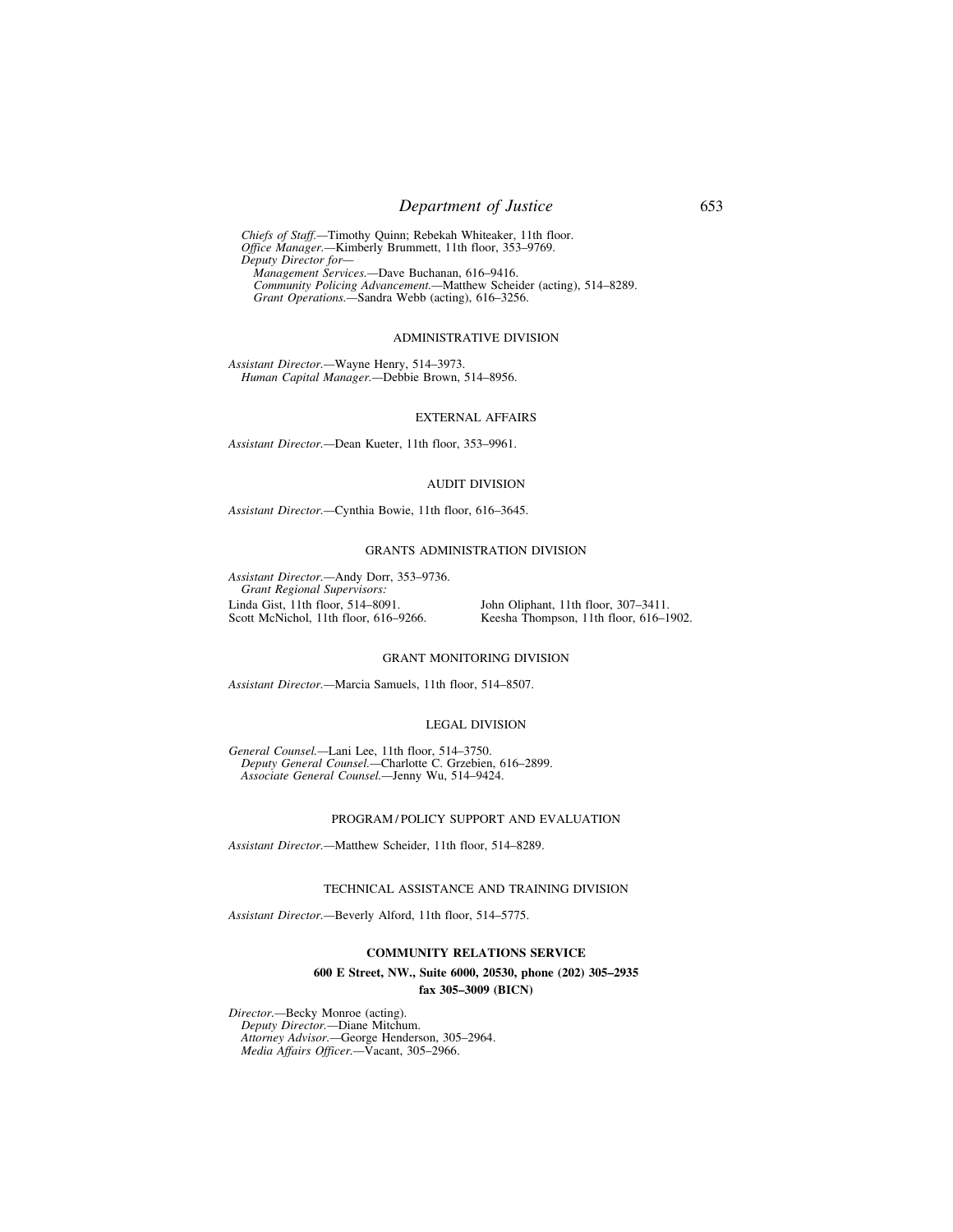### REGIONAL DIRECTORS

*New England.—*Francis Amoroso, 408 Atlantic Avenue, Suite 222, Boston, MA 02110–1032 (617) 424–5715.

*Northeast Region.—*Reinaldo Rivera, 26 Federal Plaza, Suite 36–118, New York, NY 10278 (212) 264–0700.

*Mid-Atlantic Region.—*Harpreet Singh Mokha, Customs House, Second and Chestnut Streets, Suite 208, Philadelphia, PA 19106 (215) 597–2344. *Southeast Region.—*Thomas Battles, Citizens Trust Company Bank Building, Suite 900, 75

Piedmont Avenue NE., Atlanta, GA 30303 (404) 331–6883.

*Midwest Region.—*Mary Gorecki, 230 South Dearborn Street, Suite 2130, Chicago, IL 60604. *Southwest Region.—*Carmelita P. Freeman, Hardwood Center, 1999 Bryan Street, Suite 2050, Dallas, TX 75201 (214) 655–8175.

*Central Region.—*Pascual Marquez, 601 East 12th Street, Suite 0802, Kansas City, MO 64106. *Rocky Mountain Region.—*Philip Arreola, 1244 Speer Boulevard, Suite 650, Denver, CO 80204– 3584 (303) 844–2973.

*Western Region.—*Ronald Wakabayashi, 888 South Figueroa Street, Suite 1880, Los Angeles, CA 90017 (213) 894–2941.

*Northwest Region.—*Rosa Melendez, Federal Office Building, 915 Second Avenue, Suite 1808, Seattle, WA 98174 (206) 220–6700.

### **CRIMINAL DIVISION**

### **RFK Main Justice Building, 950 Pennsylvania Avenue, NW., 20530**

### **phone (202) 514–2601**

## **Bond Building, 1400 New York Avenue, NW., 20005 (Bond)**

#### **1331 F Street, NW., 20004 (F Street)**

### **John C. Keeney Building, 1301 New York Avenue, NW., 20530 (1301 NY)**

### **Patrick Henry Building, 601 D Street, NW., 20530 (PHB)**

*Assistant Attorney General.—*Lanny A. Breuer, room 2107, 514–7200.

*Chief of Staff and Principal Deputy Assistant Attorney General.—*Mythili Raman, room 2206, 514–2601.

*Deputy Assistant Attorneys General:* Greg D. Andres, room 2212, 514–0762; Kenneth A. Blanco, room 2121, 514–3027; Mary Patrice Brown, room 2115, 514–9085; Bruce C. Swartz, room 2119, 514–2333; Jason M. Weinstein, room 2113, 305–9827.

*Deputy Chief of Staff.—*Amy E. Pope, room 2208, 514–0770.

*Counselor to the Assistant Attorney General.—*Jonathan Wroblewski, room 2218, 514–4730. *Senior Counsels to the Assistant Attorney General:* Matthew S. Axelrod, room 2226,

353–4660; Adam S. Lurie, room 2220, 307–0412; Richard M. Rogers, room 2110, 307–0030; Daniel M. Suleiman, room 2224, 514–9724.

*Executive Officer.—*Karl Maschino (Bond), room 5100, 514–2641.

*Section Chiefs / Office Directors:* 

*Appellate.—*Patty M. Stemler, room 1264, 514–2611.

*Asset Forfeiture and Money Laundering.—*Jennifer Shasky (Bond), suite 10100, 514–1263.

*Capital Case Unit.—*Kevin Carwile (1301 NY), room 6140, 353–7172.

*Child Exploitation and Obscenity.—*Andrew G. Oosterbaan (Bond), suite 6000, 514–5780. *Computer Crime and Intellectual Property.—*Michael DuBose (1301 NY), suite 600,  $514 - 1026$ .

*Enforcement Operations.—*Paul O'Brien (1301 NY), suite 1200, 514–6809.

*Fraud.—*Denis McInerney (Bond), room 4100, 514–7023.

*Human Rights and Special Prosecution.—*Teresa McHenry (1301 NY), room 112, 616–5731.

*International Affairs.—*Mary Ellen Warlow (1301 NY), suite 900, 514–0000.

*International Criminal Investigative Training Assistant Program.—*Carr Trevillian IV (F Street), suite 500, 305–8190.

*Narcotics and Dangerous Drugs.—*Arthur Wyatt (Bond), room 11100, 514–0917.

*Organized Crime and Racketeering.—*Bruce G. Ohr (1301 NY), suite 700, 514–3595. *Overseas Prosecutorial Development, Assistance and Training.—*Carl Alexandre (F Street), room 400, 514–1323.

*Policy and Legislation.—*Jonathan Wroblewski, room 7730, 514–4194.

*Public Integrity.—*Jack Smith (Bond), suite 12100, 514–1412.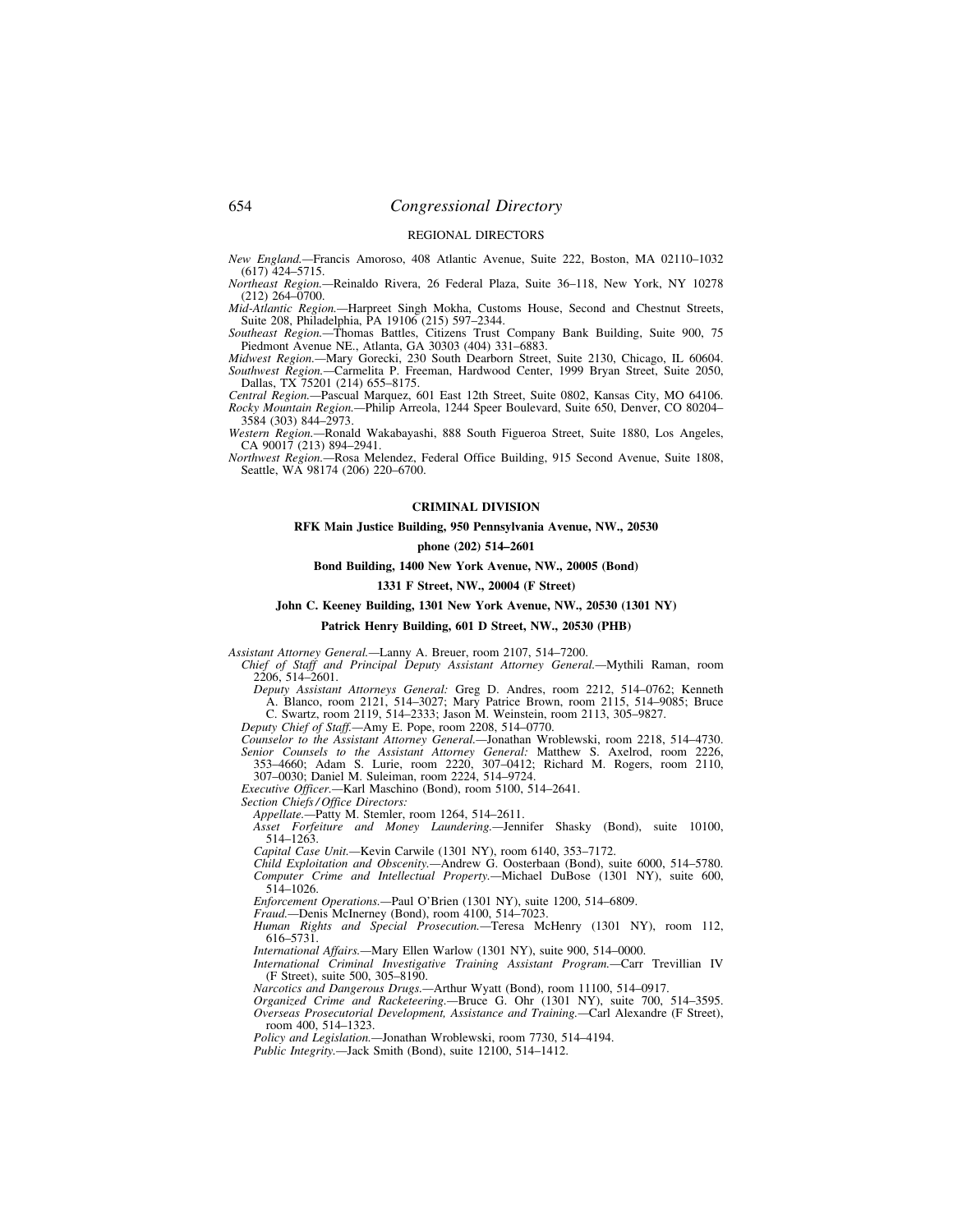# **OFFICE OF DISPUTE RESOLUTION RFK Main Justice Building, Room 4531, phone (202) 616–9471 / 616–9472 http://www.usdoj.gov/odr**

*Director / Senior Counsel.—*Joanna M. Jacobs (acting), room 4529, 305–4439.

## **DRUG ENFORCEMENT ADMINISTRATION**

### **Lincoln Place-1 (East), 600 Army-Navy Drive, Arlington, VA 22202 (LP–1)**

## **Lincoln Place-2 (West), 700 Army-Navy Drive, Arlington, VA 22202 (LP–2)**

*Administrator.—*Michele M. Leonhart, room W–12060 (202) 307–8000.

*Chief of Staff.—*Vacant, room 12060, 307–8003.

*Deputy Administrator.—*Vacant, room W–12058–F, 307–7345.

*Equal Employment Opportunity Officer.—*Oliver C. Allen, room E–11275, 307–8888.

*Executive Assistants:* Scott Masumoto, room W–12058–E, 353–1250; Gary Tuggle, room W–12058–C, 307–7348; Vacant, room 12060, 307–8003.

*Chief, Congressional and Public Affairs.—*Mary Irene Cooper, room W–12228, 307–7363. *Chief, Executive Policy and Strategic Planning.—*Kevin D. Whaley, room W–11100, 307–7420.

*Section Chiefs:* 

*Congressional Affairs.—*Sheldon Shoemaker, room W–12104, 307–4461. *Demand Reduction.—*Eric Akers, room W–9049–E, 307–7988.

*Information Services.—*Vacant, room W–12232, 307–7967.

*Public Affairs.—*Dawn Dearden, 307–2402.

*Chief Counsel.—*Wendy H. Goggin, room W–12142–C, 307–7322. *Deputy Chief Counsel.—*Robert C. Gleason, room E–12375, 307–8020.

*Chief, Office of Administrative Law Judges.—*Vacant, room E–2129, 307–8188.

#### FINANCIAL MANAGEMENT DIVISION

*Chief Financial Officer.—*Frank M. Kalder, room W–12138, 307–7330. *Deputy Assistant Administrators for— Acquisition Management.—*Christinia K. Sisk, room W–5100, 307–7888.

*Finance.—*Daniel Gillette, room E–7397, 307–7002. *Resource Management.—*Brian Horn, room E–5102, 307–4800. *Section Chiefs:* 

*Acquisition Management.—*Nancy Costello, room E–8281, 307–5364.

*Controls and Coordination.—*Brian Parks, room E–5384, 307–5276.

*Evaluations and Planning.—*Donna Lipsmeyer, room E–5334, 307–7463.

*Financial Integrity.—*Bradley J. Honkus, room E–7331, 307–7082.

*Financial Operations.—*Tammy Balas, room E–7165, 307–9933.

*Financial Reports.—*Sherri Woodle, room E–7297, 307–7040.

*Financial Systems.—*Renaldo Prillman (acting), room E–8001, 307–7043. *Organization and Staffing Management.—*Donna Ciccolella, room E–5284, 307–7077.

*Policy and Transportation.—*Vacant, room W–5018, 307–7808.

*Program Liaison and Analysis.—*James Evans, room E–5104, 353–9545.

*Statistical Services.—*Gamaliel Rose, room E–5332, 307–8276.

### HUMAN RESOURCES DIVISION

*Assistant Administrator.—*Raymond Pagliarini, room W–12020, 307–4177. *Section Chiefs:* 

*Administrative Management.—*Glenda A. Rollins, room E–9355, 307–4701.

*Recruitment and Placement.—*Jodi Johnson, room W–3242, 307–4251.

*Career Board Executive Secretary.—*Karen Marrero, room W–2268, 307–7349.

*Chairman, Board of Professional Conduct.—*Patrick T. Dunn, room E–9333, 307–8980.

*Special Agent-in-Charge, Office of Training.—*Jeffrey Sweetin, 2500 Investigation Parkway, DEA Academy, Quantico, VA 22135 (703) 632–5010.

*Assistant Special Agents-in-Charge:* 

*Domestic Training Section 1.—*William Faiella (703) 632–5110. *Domestic Training Section 2.—*Michael Blackwood (703) 632–5310.

*International Training Section.—*James T. Farnsworth (703) 632–5330.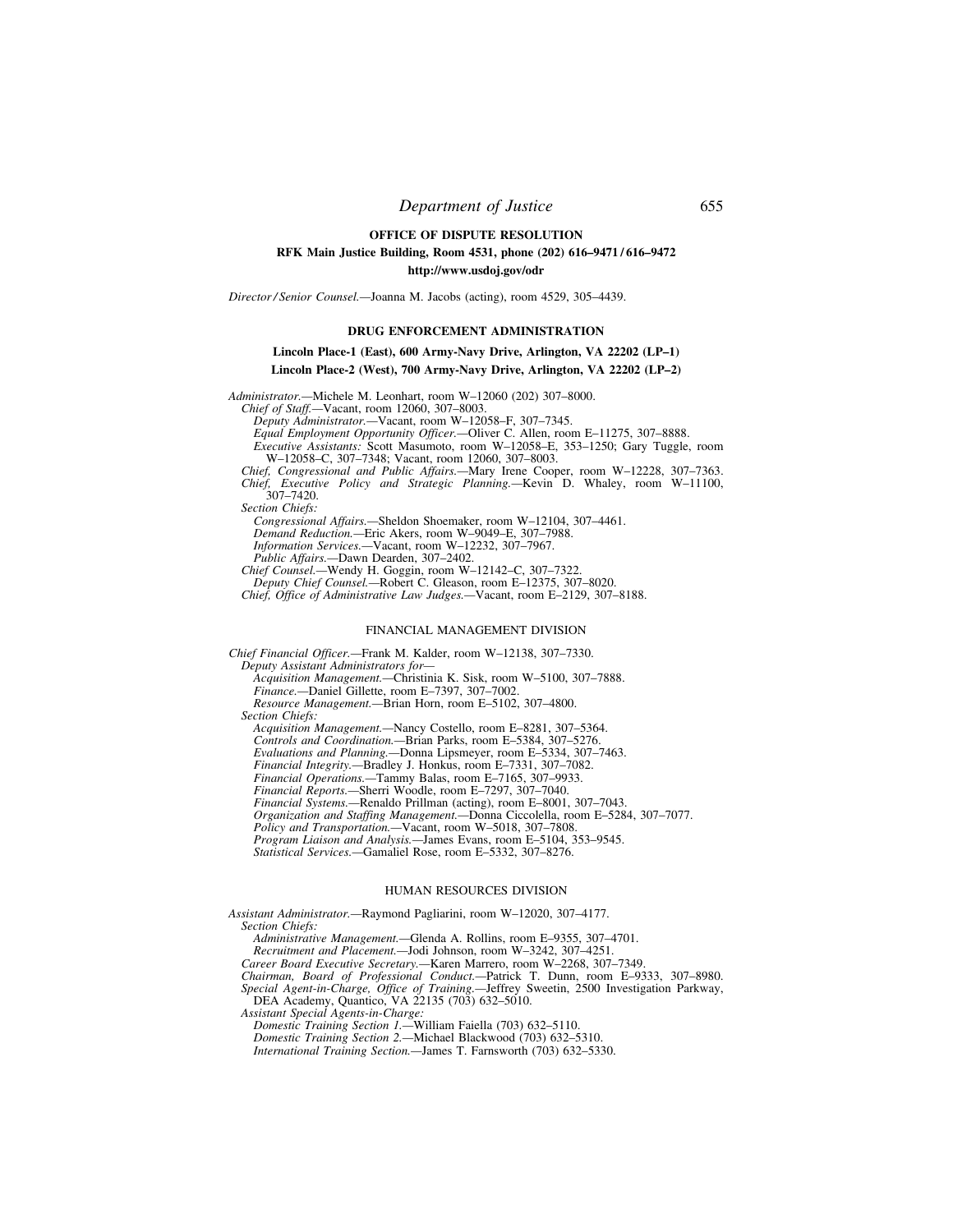#### INSPECTIONS DIVISION

*Chief Inspector.—*James Kasson, room W–12042A, 307–7358. *Deputy Chief Inspector, Office of:* 

*Inspections.—*Kevin M. Foley (acting), room W–4348, 307–4866. *Professional Responsibility.—*Karl C. Colder, room W–4176, 307–8235. *Security Programs.—*Barbara M. Roach, room W–2340, 307–3465.

### INTELLIGENCE DIVISION

*Assistant Administrator.—*Rodney Benson, room W–12020A, 307–3607.

- *Special Agent in Charge, El Paso Intelligence Center.—*Arthur Doty, Building 11339, SSG Sims Street, El Paso, TX 79908-8098 (915) 760-2011.
- *Deputy Assistant Administrator, Office of Intelligence.—*Douglas Poole, room W–12020C,  $307 - 3607$ .

*Executive Assistant.—*Marilyn Wankel, 307–3607.

*Deputy Assistant Administrator, Office of:* 

- *Fusion Center.—*John Riley (703) 561–7117.
- *National Security Intelligence.—*Doug Poole, 307–7600.

*Special Intelligence.—*Stephen Murphy, Merrifield, VA, 561–7467.

*Section Chiefs:* 

*Associate National Security.—*Barry Zulauf, 307–7769.

*Data Management.—*Scott Linn (acting), (703) 561–7437.

*Indications/Warnings.—*Cheryl Hooper, 307–4358.

*Investigative Intelligence.—*Lourdes Border, 307–9284.

*Investigative Support.—*Vacant (703) 488–4246.

*Management and Production Section.—*James A. Curtin, room W–7174, 307–7534.

*Operational Support.—*Benjamin J. Sanborn, room E–5015, 307–3645.

*Policy Liaison.—*Pat Lowery, 307–8541.

*Requirements/Production.—*Thomas Neal, (202) 307–4825. *Strategic Intelligence.—*Sallie Castro, 353–9581.

*Technical Support.—*Gisele Gatjanis (703) 561–7107.

## OPERATIONS DIVISION

*Chief of Operations.—*Thomas G. Harrigan, room W–12050, 307–7340. *Chiefs of:* 

*Enforcement/Administrative Support.—*Vacant.

*Financial Operations.—*John Arvanitis, room W–10190, 307–4379.

*Global Enforcement Operations.—*Vacant, room W–11070, 307–7927.

*International Programs.—*Vacant, room W–11024, 307–4233.

*Operations Management.—*David Dongilli, room W–11148, 307–4200.

*Special Projects.—*Curt Clements, 307–4233.

*Deputy Assistant Administrator, Office of Diversion Control.—*Joseph T. Rannazzisi, room  $E-6295, 307-7165.$ 

*Special Agent in Charge, Aviation Division.—*Gary Olenkiewicz, Ft. Worth, TX (817) 837– 2004.

*Special Agent in Charge, Special Operations Division.—*Derek S. Maltz, Chantilly, VA (703) 488–4205.

#### OPERATIONAL SUPPORT DIVISION

*Assistant Administrator.—*Preston Grubbs, room W–12142, 307–4730. *Deputy Assistant Administrator, Office of:* 

*Administration.—*Mary E. Colarusso, room W–9088, 307–7708.

*Forensic Sciences.—*Nelson Santos, room W–7342, 307–8866.

*Information Systems.—*Dennis R. McCrary, room E–3105, 307–7454.

*Investigative Technology.—*Vacant, Lorton, VA (703) 495–6500.

*Section Chiefs:* 

*Administrative Operations.—*Janet Gates, room W–5100–A, 307–7868. *Concord Program Management.—*Millie Tyler, room E–3007, 307–9895. *Facilities and Finance.—*Valerie McDonald, room W–5244, 307–7792. *Hazardous Waste Disposal.—*Betty Myers (acting), room W–7310, 307–8872. *Integration and Management.—*Venita Phillips, room E–4063, 307–9892.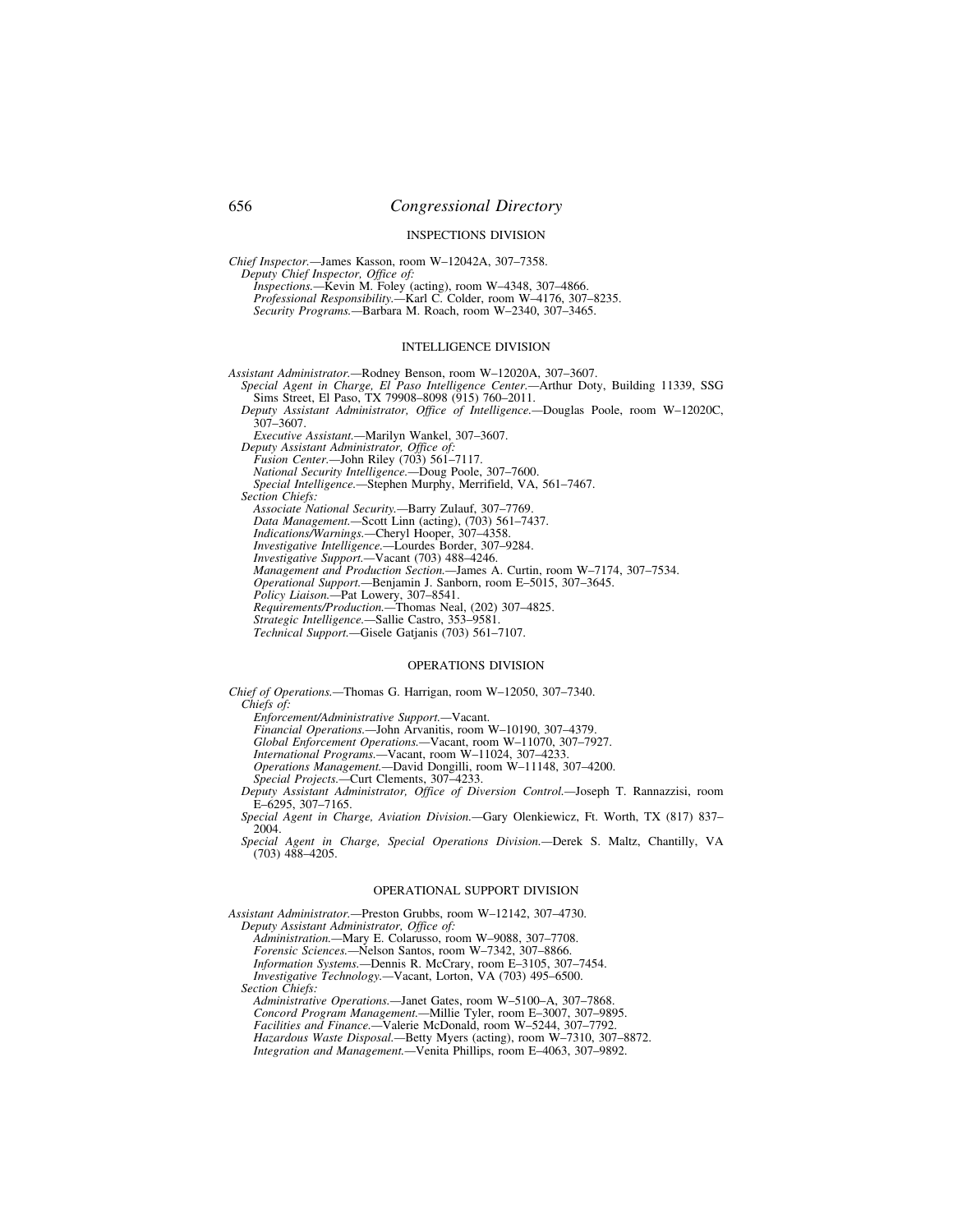*Laboratory Operations.—*Bradley Campbell, room W–7310, 307–8880.

*Laboratory Support.—*Richard P. Meyers, room W–7348, 307–8785.

*Operations and Support.—*Barry Smallwood, room E–4111, 307–9896.

*Program Planning and Control Staff.—*Maria Hughes, room E–3163, 307–9885.

*Software Development.—*Ruth Torres, room E–3285, 307–9883.

*Surveillance Support.—*Albert Laurita, Lorton, VA (703) 495–6736.

*Technology Officer.—*Mark Shafernich.

*Telecommunications/Intercept Support.—*Earl W. Hewitt, Lorton, VA (703) 495–6676.

*Associate Deputy Assistant Administrator, Office of: Information Systems.—*Julie Jones, room E–3005, 307–5269.

*Forensic Sciences:* Nelson A. Santos, room W–7344, 307–8866; Steven M. Sottolano,

room W–7346, 307–8868.

#### FIELD OFFICES

*Special Agent-in-Charge:* 

*Atlanta Division.—*Rodney Benson, Room 800, 75 Spring Street, SW., Atlanta, GA 30303 (404) 893–7100.

*Boston Division.—*Steven W. Derr, JFK Federal Building, Room E–400, 15 New Sudbury Street, Boston, MA 02203–0402 (617) 557–2100.

*Caribbean Division.—*Javier Pena, Metro Office Park, Millennium Park Plaza #15, 2nd Street, Suite 710, Guaynabo, PR 00968 (787) 277–4700.

*Chicago Division.—*John J. Riley, Suite 1200, John C. Kluczynski Federal Building, 230 South Dearborn Street, Chicago, IL 60604 (312) 353–7875.

*Dallas Division.—*James L. Capra, 10160 Technology Boulevard East, Dallas, TX 75220 (214) 366–6900.

*Denver Division.—*Kevin R. Merrill (acting), 115 Inverness Drive East, Englewood, CO 80112–5116 (303) 705–7300.

*Detroit Division.—*Robert L. Corso, 431 Howard Street, Detroit, MI 48226 (313) 234– 4000.

*El Paso Division.—*Joseph Arabit, 660 Mesa Hills Drive, Suite 2000, El Paso, TX 79912 (915) 832–6000.

*Houston Division.—*Thomas Hinojosa (acting), 1433 West Loop South, Suite 600, Houston, TX 77027–9506 (713) 693–3000.

*Los Angeles Division.—*Timothy J. Landrum, 255 East Temple Street, 20th Floor, Los Angeles, CA 90012 (213) 621–6700.

*Miami Division.—*Mark Trouville, Phoenix Building, 8400 NW. 53rd Street, Miami, FL 33166 (305) 994–4870.

*Newark Division.—*John McCabe (acting), 80 Mulberry Street, 2nd Floor, Newark, NJ 07102– 4206 (973) 776–1100.

*New Orleans Division.—*Jimmy S. Fox III, 3838 North Causeway Boulevard, Suite 1800, 3 Lakeway Center, Metaire, LA 70002 (504) 840–1100.

*New York Division.—*John P. Gilbride, 99 10th Avenue, New York, NY 10011 (212) 337–3900.

*Philadelphia Division.—*Joseph Bryfonski, William J. Green Federal Building, 600 Arch Street, Room 10224, Philadelphia, PA 19106 (215) 861–3474.

*Phoenix Division.—*Douglas W. Coleman (acting), 3010 North Second Street, Suite 301, Phoenix, AZ 85012 (602) 664-5600.

*San Diego Division.—*William R. Sherman (acting), 4560 Viewridge Avenue, San Diego, CA 92123–1672 (858) 616–4100.

*San Francisco Division.—*Anthony D. Williams, 450 Golden Gate Avenue, 14th Floor, San Francisco, CA 94102 (415) 436–7900.

*Seattle Division.—*Mark C. Thomas (acting), 400 Second Avenue West, Seattle, WA 98119 (206) 553–5443.

*St. Louis Division.—*Harry Sommers, 317 South 16th Street, St. Louis, MO 63103 (314) 538–4600.

*Washington, DC Division.—*Ava Cooper-Davis, 800 K Street, NW., Suite 500, Washington, DC 20001 (202) 305-8500.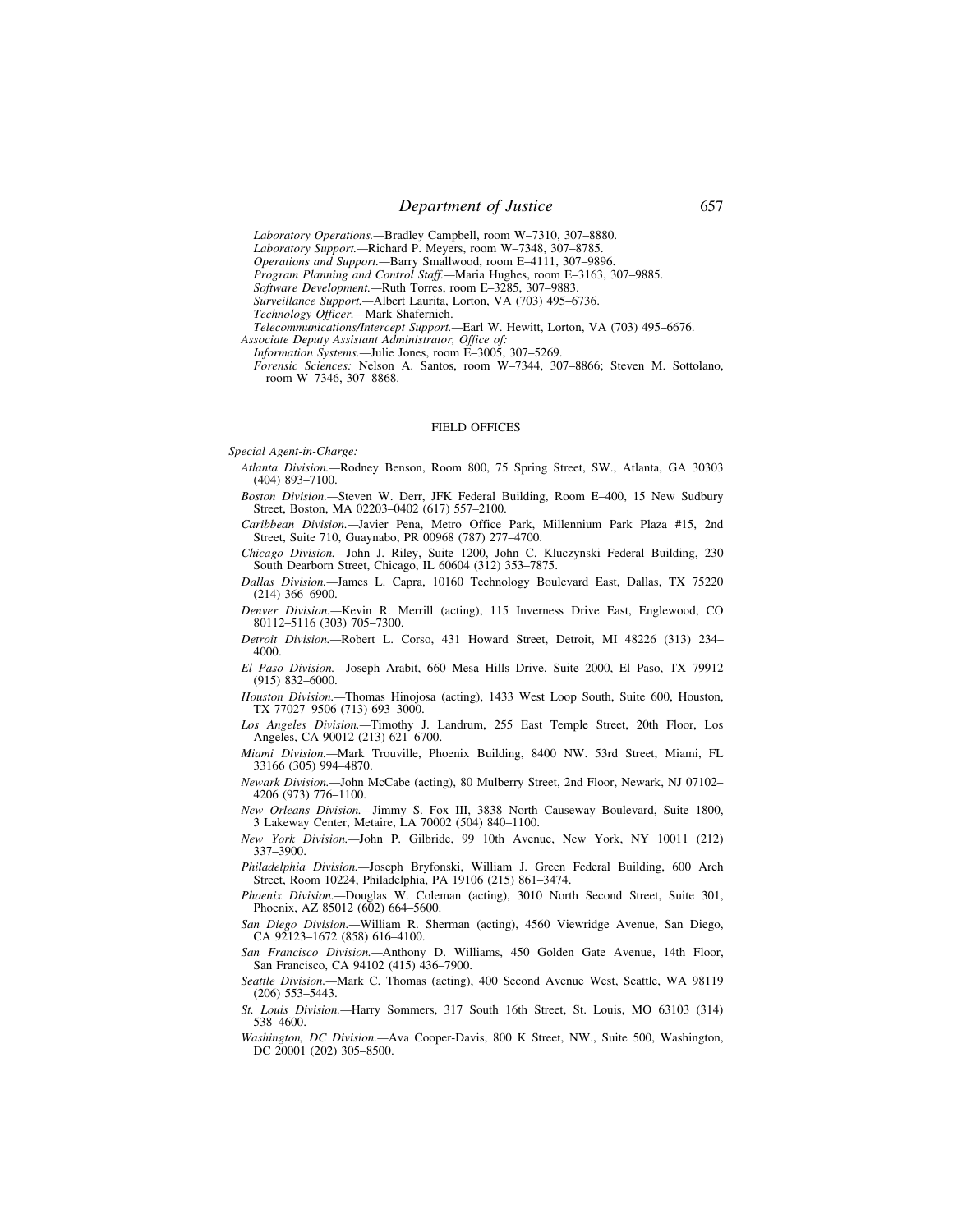### OTHER DEA OFFICES

*Special Agents-in-Charge:* 

Arthur A. Doty, El Paso Intelligence Center, Building 11339, SSG Sims Street, El Paso, TX 79908 (915) 760–2000.

Gary G. Olenkiewicz, Aviation Operations Division, 2300 Horizon Drive, Fort Worth, TX 76177 (817) 837–2000. Derek S. Maltz, Special Operations Division, 14560 Avion Parkway, Chantilly, VA 20151

(703) 488–4200. William Faiella (acting), Office of Training, P.O. Box 1475, Quantico, VA 22134 (703)

632–5000.

### FOREIGN OFFICES

*Ankara, Turkey:* American Embassy Ankara, DEA / Justice, PSC 93, Box 5000, APO AE 09823–5000, 9–011–90–312–468–6136.

*Asuncion, Paraguay:* DEA / Justice, American Embassy Asuncion, Unit 4740, APO AA 34036, 9–011–595–21–210–738.

*Athens, Greece:* American Embassy Athens, DEA / Justice, PSC 108, Box 14, APO AE 09842, 9–011–30–210–643–4328.

*Bangkok, Thailand:* American Embassy, DEA / Justice, Box 49, APO AP 96546–0001, 9–011–662–205–4984.

*Beijing, China:* American Embassy Beijing, DEA / Justice, PSC 461, Box 50, FPO AP 96521– 0002, 9–011–8610–8529–6880.

*Belmopan, Belize:* American Embassy Belmopan, DEA / Justice, PSC 120, Unit 7405, APO AA 34025, 301–985–9387.

*Bern, Switzerland:* Department of State, DEA / Justice, 5110 Bern Place, Washington, DC 20521–5110, 9–011–41–31–357–7367.

*Bogota, Colombia:* American Embassy Bogota, DEA / Justice, Unit 5116, APO AA 34038, 9–011–571–315–2121.

*Brasilia, Brazil:* DEA / Justice, American Embassy Brasilia, Unit 3500, APO AA 34030, 9–011–55–61–3312–7122.

*Bridgetown, Barbados:* American Embassy Bridgetown, CMR 1014, DEA / Justice, FPO AA 34055, 9–1–246–227–4171.

*Brussels, Belgium:* American Embassy Brussels, DEA / Justice, PSC 82, Box 137, APO AE 09710, 9–011–32–2–508–2420.

*Buenos Aires, Argentina:* DEA / Justice, American Embassy Buenos Aires, Unit 4309, APO AA 34034, 9–011–5411–5777–4696. *Cairo, Egypt:* American Embassy Cairo, DEA / Justice, Unit 64900, Box 25, APO AE 09839–

4900, 9–011–20–2–2797–2461. *Canberra, Australia:* American Embassy Canberra, DEA / Justice, APO AP 96549, 9–011–

61–2–6214–5903. *Caracas, Venezuela:* American Embassy Caracas, DEA / Justice, Unit 4962, APO AA 34037,

9–011–582–212–975–8380 / 8443 / 8407. *Cartagena, Resident Office:* American Embassy, DEA Cartagena, Unit 5141, APO AA 34038,

9–011–575–664–9369. *Chiang-Mai, Resident Office:* American Embassy Chiang-Mai, Box C, APO AP 96546,  $9 - 011 - 66 - 53 - 217 - 285$ .

*Ciudad, Resident Office:* U.S. Consulate / Ciudad Juarez Resident Office, P.O. Box 10545, El Paso, TX 79925 9–011–52–656–611–1179.

*Cochabamba, Resident Office:* Unit 3220, Box 211, APO AA 34032, 9–011–591–4–429– 3320.

*Copenhagen, Denmark:* American Embassy Copenhagen, DEA / Justice, PSC 73, APO AE 09716, 9–011–45–35–42–2680.

*Curacao, Netherlands Antilles:* American Consulate Curacao, DEA / Justice, Washington, DC 20521, 9–011–5999–461–6985.

*Dubai, United Arab Emirates:* U.S. Consulate General, DEA / Justice, 6020 Dubai Place, Dulles, VA 20189–6020, 9–011–971–4–311–6220.

*Dushanbe, Tajikistan:* American Embassy Dushanbe, DEA / Justice, Drug Enforcement Administration, 7090 Dushanbe Place, Dulles, VA 20189–7090, 9–011–992–37–229–2807.

*Frankfurt, Resident Office:* American Consulate General Frankfurt, DEA / Justice, PSC 115, Box 1017, APO AE 09213–0115, 9–011–49–69–7535–3770.

*Freeport, Bahamas Resident Office:* GPS, c/o U.S. Embassy, DEA, 5115 Northwest 17th Terrace, Hanger #39A, Ft. Lauderdale, FL 33309, 9–1–242–352–5353 / 5354.

*Guadalajara, Resident Office:* DEA, Guadalajara Resident Office, P.O. Box 9001, Brownsville, TX 78520, 9–011–52–33–3268–2191.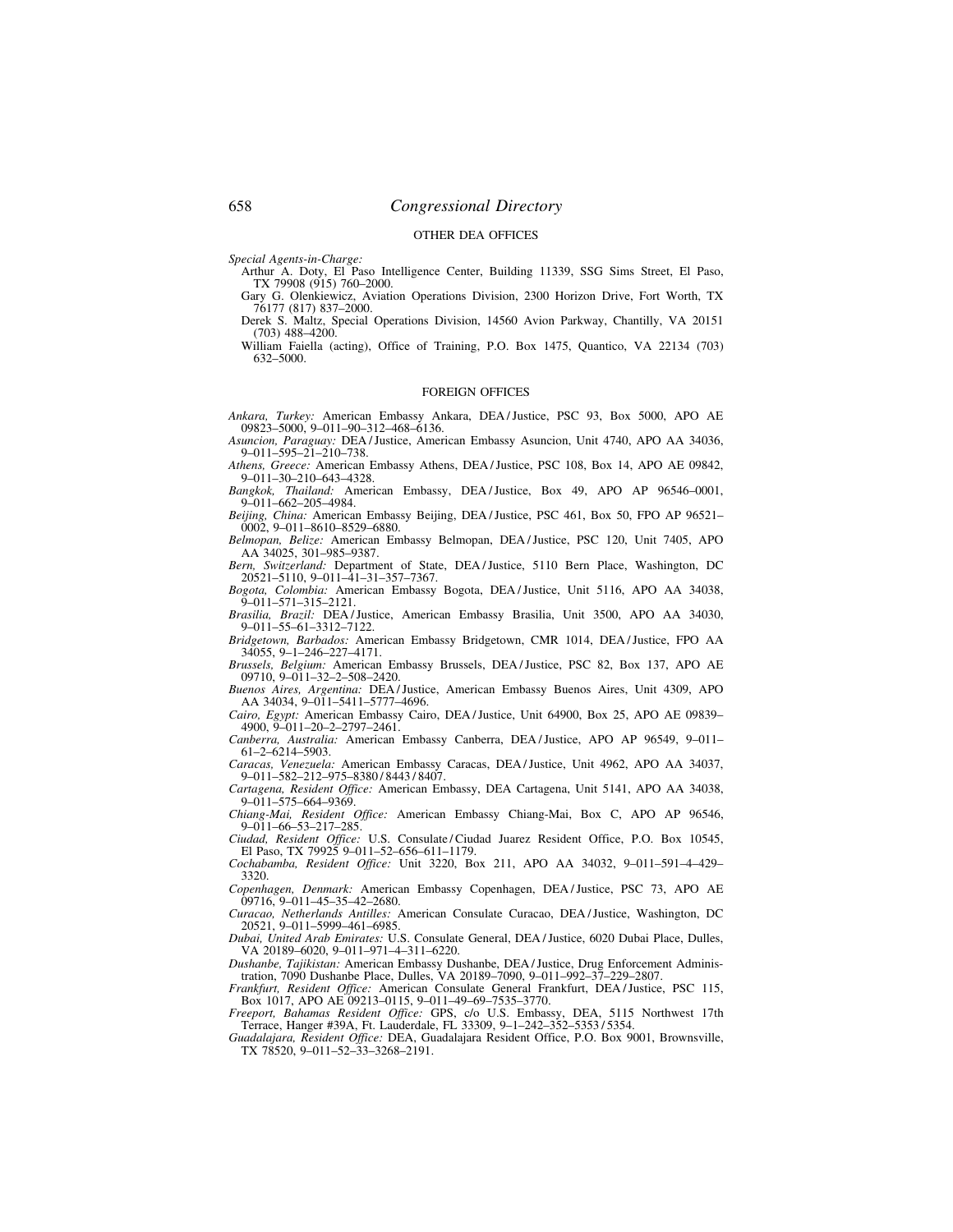*Guatemala City, Guatemala:* American Embassy Guatemala City, DEA / Justice, Unit 3311, APO AA 34024, 9–011–502–331–4389.

*Guayaquil, Resident Office:* DEA / Justice, American Embassy Guayaquil, Unit 5350, APO AA, 34039, 9–011–593–42–32–3715.

*The Hague, Netherlands:* American Embassy The Hague, DEA / Justice, Unit 6707, Box 8, APO AE 09715, 9–011–31–70–310–2327.

*Hanoi, Vietnam:* American Embassy Hanoi, DEA / Justice, PSC 461, Box 400, FPO AP 96521– 0002, 9–011–844–850–5011.

*Hermosillo, Resident Office:* U.S. Consulate—Hermosillo, P.O. Box 1689, Nogales, AZ 85628– 1689, 9–011–52–662–289–3550.

*Hong Kong, Resident Office:* U.S. Consulate General Hong Kong, DEA / Justice, PSC 461, Box 16, FPO AP 96521–0006, 9–011–852–2521–4536.

*Islamabad, Pakistan Country Office:* DEA / Justice, American Embassy Islamabad, DEA / Justice, Unit 62215, APO AE 09812–2215, 9–011–92–51–208–2918.

*Istanbul, Turkey Resident Office:* American Consulate General, DEA / Justice, PSC 97, Box 0002, APO AE 09827, 9–011–90–212–335–9179.

*Kabul, Afghanistan Country Office:* DEA / Justice, American Embassy Kabul, 8160 Kabul Place, Washington, DC 20521–6180, 301–490–1042.

*Kingston, Jamaica Country Office:* U.S. Embassy Kingston, 142 Old Hope Road, Kingston 6, Jamaica 9–1–876–702–6004.

*Kuala Lumpur, Malaysia Country Office:* American Embassy Kuala Lumpur, DEA / Justice, APO AP 96535–8152, 9–011–603–2142–1779.

*Lagos, Nigeria:* Department of State, DEA / Justice, 8300 Lagos Place, Washington, DC 20521– 8300, 9–011–234–1–261–9837.

*La Paz, Bolivia:* American Embassy La Paz, DEA / Justice, Unit 3220, DPO AA 34032, 9–011–591–2–216–8313.

*Lima, Peru:* American Embassy Lima, DEA / Justice, Unit 3810, APO AA 34031, 9–011– 511–618–2475.

*London, England:* American Embassy London, DEA / Justice, Unit 8400, Box 0008, FPO AE 09498–4008, 9–011–44–207–894–0826. *Madrid, Spain:* American Embassy Madrid, DEA / Justice, PSC 61, Box 0014, APO AE

09642, 9–011–34–91–587–2280. *Managua, Nicaragua:* DEA, American Embassy Nicaragua, Unit 2700, Box 21, APO AA

34021, 9–011–505–252–7738. *Manila, Philippines:* American Embassy Manila, DEA / Justice, PSC 500, Box 11, FPO AP

96515, 9–011–632–301–2084. *Matamoros, Mexico Resident Office:* Matamoros DEA, P.O. Box 9004, Brownsville, TX 78501,

9–011–52–868–149–1285. *Mazatlan, Resident Office:* DEA, Mazatlan Resident Office, P.O. Box 9006, Brownsville,

TX 78520-0906, 9-011-669-982-1775. *Merida, Mexico:* U.S. Consulate—Merida, P.O. Box 9003, Brownsville, TX 78520–0903, 9–011–52–999–942–5738.

*Mexico City, Mexico:* DEA / Justice, U.S. Embassy Mexico City, P.O. Box 9000, Brownsville, TX 78520, 9–011–52–55–5080–2600.

*Milan, Resident Office:* American Consulate Milan, DEA / Justice, PSC 833, Box 60–M, FPO AE 09624, 9–011–39–02–2903–5422.

*Monterrey, Resident Office:* U.S. Consulate General, Monterrey Resident Office, P.O. Box 9002, Brownsville, TX 78520–0902, 9–011–5281–8340–1299.

*Moscow, Russia:* American Embassy Moscow, DEA / Justice, PSC 77, APO AE 09721, 9–011–7–495–728–5218.

*Nassau:* Nassau Country Office, DEA / Justice, American Embassy Nassau, 3370 Nassau Place, Washington, DC 20520, 9–1–242–322–1700.

*New Delhi, India:* American Embassy New Delhi, Department of State, 9000 New Delhi Place, Washington, DC 20521, 9–011–91–11–2419–8495.

*Nicosia, Cyprus:* American Embassy Nicosia, DEA / Justice, PSC 815, Box 1, FPO AE 09836– 0001, 9–011–357–22–393–302.

*Nuevo Laredo, Mexico:* DEA, Nuevo Laredo Resident Office, P.O. Box 3089, Laredo, TX 78044–3089, 9–011–52–867–714–0512.

*Ottawa, Canada:* American Embassy Ottawa, DEA / Justice, P.O. Box 35, Ogdensburg, New York 13669, 9–1–613–238–5633. *Panama City, Panama:* American Embassy Panama, DEA / Justice, Unit 0945, APO AA 34002,

9–011–507–317–5541.

*Paramaribo, Suriname:* American Embassy Paramaribo, DEA / Justice, 3390 Paramaribo Place, Dulles, VA 20189–3390, 301–985–8693.

*Paris, France:* American Embassy Paris, DEA / Justice, PSC 116, Box A–224, APO AE 09777, 9–011–33–1–4312–2732.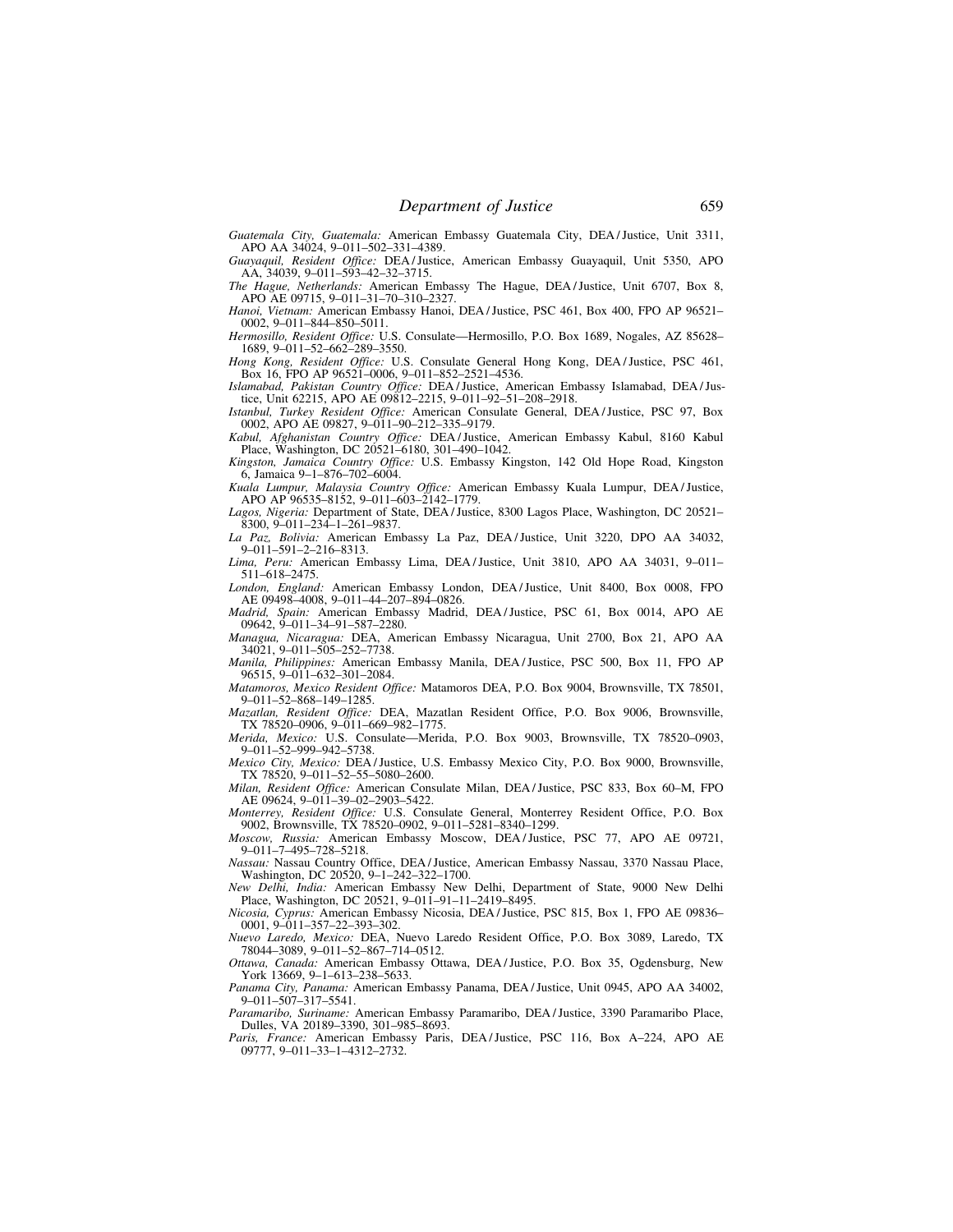*Peshawar, Pakistan:* American Consulate Peshawar, DEA / Justice, Unit 62217, APO AE 09812–2217, 9–011–92–91–584–0424 / 0425.

*Port–Au–Prince, Haiti:* U.S. Department of State, 3400 Port-au-Prince, DEA, Washington, DC 20521, 9–011–509–2–229–8413.

*Port of Spain, Trinidad and Tobago:* Department of State DEA / Justice, Port of Spain Country Office, 3410 Port of Spain Place, Washington, DC 20537, 9–1–868–628–8136.

*Pretoria, South Africa:* American Embassy Pretoria, Department of State, DEA / Justice, Washington, DC 20521–9300, 9–011–2712–362–5008.

*Quito, Ecuador:* DEA / Justice, American Embassy Quito, Unit 5338, APO AA 34039, 9–011–593–22–231–547.

*Rangoon, Burma:* American Embassy Rangoon, DEA / Justice, Box B, APO AP 96546, 9–011–95–1–536–509.

*Rome, Italy:* American Embassy Rome, DEA / Justice, PSC 833, Box 22, FPO AE 09624, 9–011–39–06–4674–2319.

*San Jose, Costa Rica:* American Embassy San Jose, DEA / Justice, Unit 3440, Box 376, APO AA 34020–0376, 9–011–506–22–20–2433.

*San Salvador, El Salvador:* American Embassy San Salvador, DEA / Justice, Unit 3130, APO AA 34023, 9–011–503–2278–6005. *Santa Cruz, Resident Office:* DEA / Justice, American Embassy, Unit 3913 (Santa Cruz), APO

AA 34032, 9-011-591-332-7153.

*Santiago, Chile:* DEA / Justice, American Embassy Santiago, Unit 3460, Box 136, APO AA 34033–0136, 9–011–56–2–330–3401. *Santo Domingo, Dominican Republic:* American Embassy Santo Domingo, DEA / Justice, Unit

3470, APO AA 34041, 9–1–809–687–3754. *Sao Paulo, Resident Office:* DEA / Justice, American Embassy Sao Paulo, Unit 3502, APO

AA 34030, 301–985–9364. *Seoul, Korea:* American Embassy Seoul, DEA / Justice, Unit 15550, APO AP 96205–0001,

9–011–82–2–397–4260. *Singapore:* American Embassy Singapore, Unit 4280 Box #30, FPO AP 96507–0030, 9–011–65–6476–9021.

*Tashkent:* Uzbekistan Country Office, DEA / Justice, 7110 Tashkent Place, Washington, DC 20521, 9–011–998–371–120–8924.

*Tegucigalpa, Honduras:* American Embassy Tegucigalpa, Tegucigalpa Country Office, Unit 3480, Box 212, APO AA 34022, 301–985–9321.

*Tijuana, Resident Office:* DEA, Tijuana Resident Office, P.O. 439039, San Diego, CA 92143– 9039, 9–011–526–646–22–7452.

*Tokyo, Japan:* American Embassy Tokyo, DEA / Justice, Unit 45004, Box 224, APO AP 96337–5004, 9–011–81–3–3224–5452.

*Trinidad, Bolivia Resident Office:* American Embassy La Paz, DEA / Justice, Unit 3220 TRO, DPO AA 34032, 301–985–9398.

*Udorn, Thailand Resident Office:* American Embassy (Udorn), Box UD, APO AP 96546, 9–011–66–42–247–636.

*Vancouver Resident Office:* DEA Vancouver, 1574 Gulf Road #1509, Point Roberts, WA 98281, 9–1–604–694–7710.

*Vienna, Austria:* Vienna Country Office, DEA / Justice, American Embassy, 9900 Vienna Place, Dulles, VA 20189–9900, 9–011–43–1–31339–7551.

*Vientiane, Laos:* American Embassy Vientiane, DEA / Justice, Unit 8165, Box V, APO AP 96546, 9–011–856–21–219–565.

*Warsaw, Poland Country Office:* DEA / Justice, American Embassy Warsaw, Unit 5010, Box 27, DPO AE 09730–5010, 9–011–48–22–504–2000.

## **ENVIRONMENT AND NATURAL RESOURCES DIVISION RFK Main Justice Building, 950 Pennsylvania Avenue, NW., 20530 601 D Street, NW., 20004 (PHB)**

*Assistant Attorney General.—*Ignacia S. Moreno, room 2143 (202) 514–2701.

*Principal Deputy Assistant Attorney General.—*Robert G. Dreher, room 2141, 514–3370. *Deputy Assistant Attorneys General:* John C. Cruden, room 2611, 514–2718; Ethan Shenkman, room 2135, 616–7349; Patrice L. Simms, room 2607, 514–0943; Jean Williams, room 2129, 305–0228.

*Counsels to the Assistant Attorney General:* Crystal Brown, room 2133, 514–4760; Jeffrey M. Prieto, room 2610, 307–9950.

*Executive Officer.—*Andrew Collier (PHB), room 2038, 616–3147. *Section Chiefs:* 

*Appellate.—*James C. Kilbourne (PHB), room 8046, 514–2748.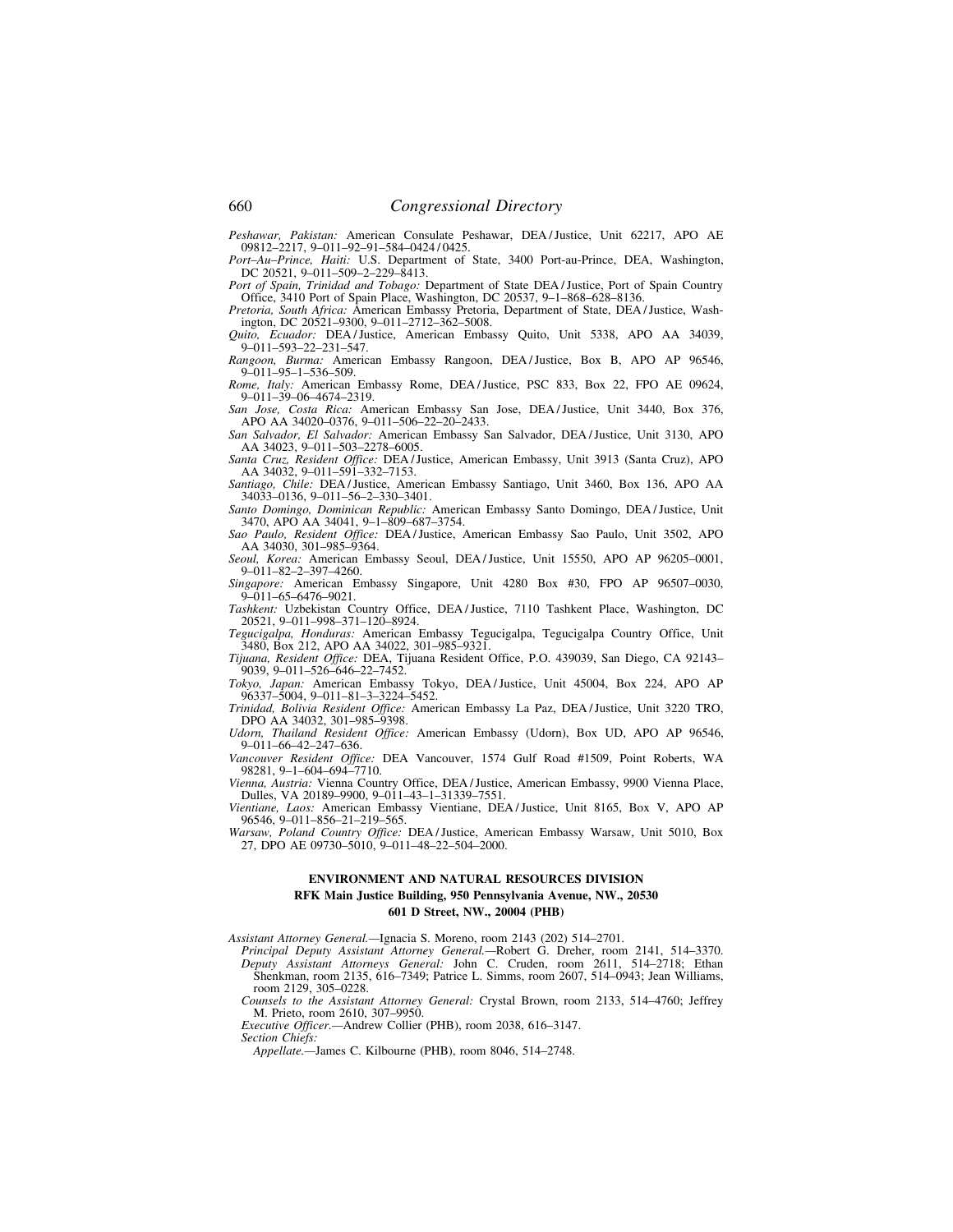# **Department of Justice** 661

*Environmental Crimes.—*Stacey H. Mitchell (PHB), room 2102, 305–0363. *Environmental Defense.—*Letitia J. Grishaw (PHB), room 8002, 514–2219. *Environmental Enforcement.—*Bruce Gelber (NYAV), room 13063, 514–4624. *General Litigation.—*Tom Clark (acting), (PHB), room 3102, 305–0438. *Indian Resources.*—Craig Alexander (PHB), room 3016, 514–9080. *Land Acquisition.—*Andrew Goldfrank (PHB), room 3638, 305–0316. *Policy, Legislation, and Special Litigation.—*Pauline M. Milius (PHB), room 8022, 514–2586.

*Wildlife and Marine Resources.—*Seth Barsky (PHB), room 3902, 305–0210.

### FIELD OFFICES

# 801 B Street, Suite 504, Anchorage, AK 99501–3657

*Trial Attorneys:* Regina Belt (907) 271–3456; Dean Dunsmore (907) 271–5452.

#### 501 I Street, Suite 9–700, Sacramento, CA 95814–2322

*Trial Attorneys:* Stephen Macfarlane (916) 930–2204; Charles Shockey (916) 930–2203.

# 301 Howard Street, Suite 1050, San Francisco, CA 94105–2001

*Trial Attorneys:* David Glazer (415) 744–6477; Robert Mullaney (415) 744–6483; Bradley O'Brien (415) 744–6484; Judith Rabinowitz (415) 744–6486; Mark Rigau (415) 744–6487.

#### 999 18th Street, Suite 945, North Tower, Denver, CO 80202

*Trial Attorneys:* David Askman (303) 844–1381; Bruce Bernard (303) 844–1361; Bradley Bridgewater (303) 844–1359; Dave Carson (303) 844–1349; Jerry Ellington (303) 844–1363; Robert Foster (303) 844–1362; Jim Freeman (303) 844–1489; Dave Gehlert (303) 844–1386; Alan Greenberg (303) 844–1366; David Harder (303) 844–1372; Robert Homiak (303) 844–1391; Lee Leininger (303) 844–1364; John Moscato (303) 844–1380; Mark Nitcynski (303) 844–1498; Terry Petrie (303) 844–1369; Daniel Pinkston (303) 844– 1804; Susan Schneider (303) 844–1348.

*Administrative Officer.—*David Jones (303) 844–1807.

161 East Mallard Drive, Suite A, Boise, ID 83706

*Trial Attorneys:* David Negri (208) 334–1936; Ronald Sutcliffe (208) 334–9124.

One Gateway Center, Suite 6116, Newton Corner, MA 02158

*Trial Attorneys:* Catherine Fiske (617) 450–0444; Donald Frankel (617) 450–0442.

c/o U.S. Attorney's Office, 105 East Pine Street, 2nd Floor, Missoula, MT 59802

*Trial Attorney.—*Robert Anderson (406) 829–3322.

c/o U.S. Attorney's Office, 555 Pleasant Street, Suite 352, Concord, NH 03301

*Trial Attorney.—* Kristine Tardiff (603) 225–1562, ext. 283.

c/o U.S. Attorney's Office, 201 Third Street, NW., Suite 900, Albuquerque, NM 87102

*Trial Attorney.—*Andrew Smith (505) 224–1468.

c/o NOAA / DARCNW, 7600 San Point Way, NE., Seattle, WA 98115–0070

*Trial Attorneys:* Brian McLachlan (206) 526–6681; Mike Zevenbergen (206) 526–6607.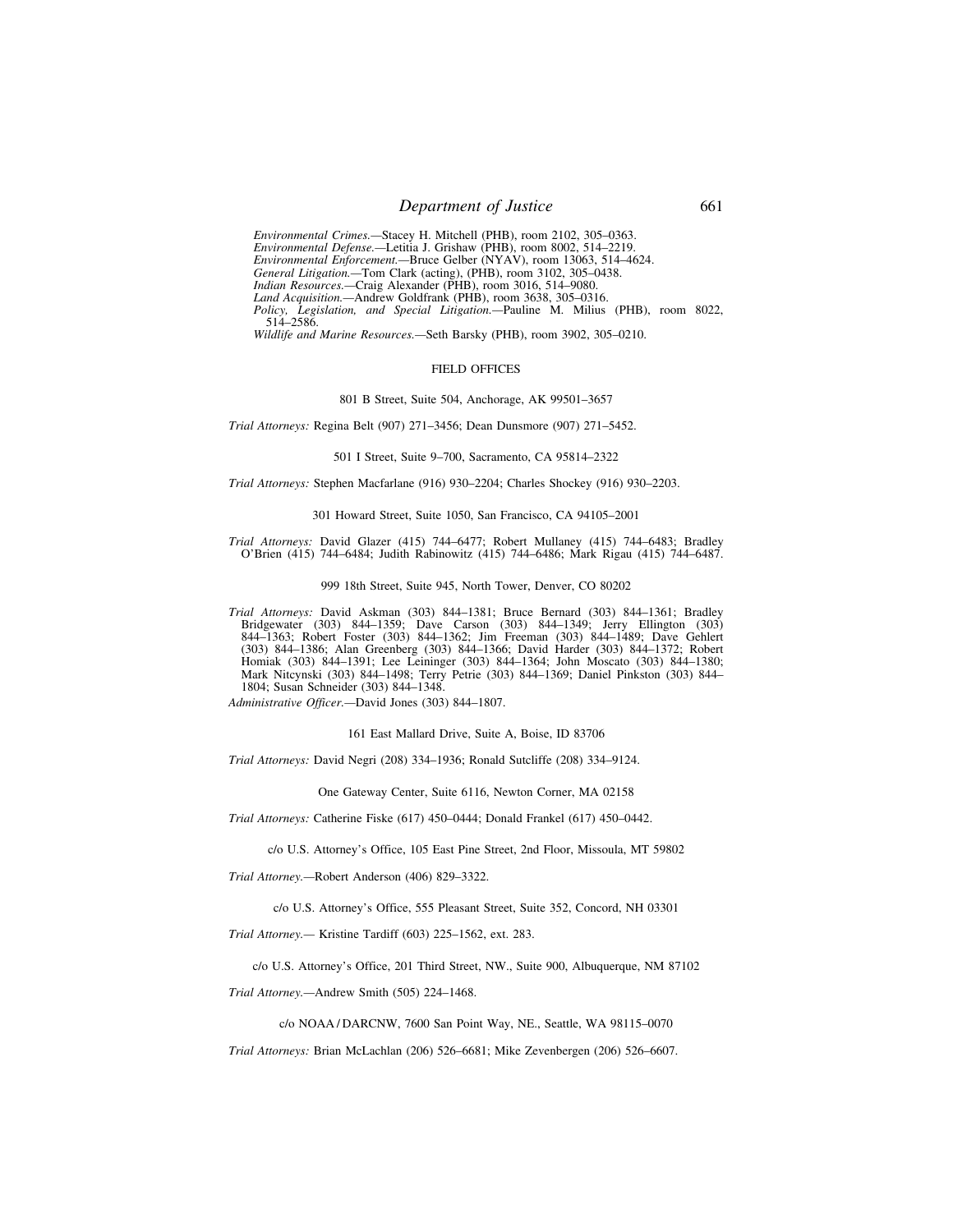## **EXECUTIVE OFFICE FOR IMMIGRATION REVIEW (EOIR)**

### **5107 Leesburg Pike, Suite 2600, Falls Church, VA 22041**

*Director.—*Juan P. Osuna (acting), 2600 SKYT (703) 305–0169.

*Deputy Director.—*Vacant.

*Associate Director / Chief of Staff.—*Paula Nasca.

*Executive Secretariat.—*Rhonda Caldwell.

*Assistant Director / General Counsel.—*Robin Stutman, 2600 SKYT, 305–0470.

*Deputy General Counsel.—*Juan Carlos Hunt.

*Assistant Director of:* 

*Administration.—*Lawrence M. D'Elia, 2300 SKYT, 305–1171.

*Management Programs.—*Frances A. Mooney, 2600 SKYT, 305–0289.

*Planning, Analysis and Technology.—*Amy Dale, 2600 SKYT, 605–0445. *Chairman, Board of Immigration Appeals.—*David L. Neal (acting), 2400 SKYT, 305– 1194.

*Chief, Office of the Chief Administrative Hearing Officer.—*Michael J. Creppy, 2500 SKYT, 305–0864.

*Chief Judge, Office of the Chief Immigration Judge.—*Brian M. O'Leary, 2500 SKYT, 305–1247.

*Deputy Chief Immigration Judge.—*Michael C. McGoings.

*Telephone Directory Coordinator.—*Annette Thomas, 2300 SKYT, 605–1336.

## **EXECUTIVE OFFICE FOR UNITED STATES ATTORNEYS (EOUSA) RFK Main Justice Building, Room 2245, phone (202) 252–1300**

*Director.—*H. Marshall Jarrett, room 2243.

*Principal Deputy Director / Chief of Staff.—*Terry L. Derden, room 2244.

*Deputy Director and Counsel to the Director.—*Norman Wong, room 2246.

*Deputy Director for Administration and Management.—*Katherine C. Gugulis, room 2247.

*Deputy Director for Legal Management.—*Suzanne L. Bell, room 2242.

*Special Counsel to Principal Deputy Director.—*Judith Wish, room 2515, 252–1324.

*Administrative Officer.—*Patricia Mallette, room 8011, BICN, 252–5555.

*Executive Assistant / Attorney Generals Advisory Committee Liaison.—*Judith Beeman, room 2335, RFK, 252–1374.

*Director, Office of Legal Education.—*Michael Bailie, National Advocacy Center, 1620 Pendleton Street, Columbia, SC 29201 (803) 705–5100.

*Palmetto Project Manager Staff.—*Paul Suddes, (803) 705–5678.

General Counsel.-Jay Macklin, room 5500, 501 3rd Street, NW., (202) 252-1600. *Chief, Planning, Evaluation and Performance (PEP) Staff.—*Wayne Gibson, room 8108, BICN, 252–5802.

*Assistant Directors:* 

*Communication and Law Enforcement Coordinator Staff.—*Tammy Reno (acting), room 2523, RFK, 252–5493.

*Data Analysis Staff.—*Michelle Slusher, room 2000, BICN, 252–5571.

*Detailee Management Staff.—*Carrie Mudd, room 8107, BICN, 252–1014.

*District Management and Assistance Program.—*David Downs, room 5700, BICN, 252–5777.

*Evaluation and Review Staff.—*Virginia Howard, room 8500, BICN, 252–5909.

*Equal Employment Opportunity Staff.—*Jason Osborne, Suite 106, National Place Building, NPB, 252–1460.

*FOIA and Privacy Act Staff.—*Garry Stewart, room 7300, BICN, 252–6058.

*Planning and Performance Staff.—*Robert ''Rob'' Carr, room 8110, BICN, 252–5909. *Counsel for Legal Initiatives.—*David Smith, room 2256, RFK, 252–1326.

*Counsel for Crisis Management and Resource.—*Brit Featherston, room 2257, 252–1323. *Legislative Counsel.—*Anne Pings, room 2509, 252–1435.

*Counsel for Legal and Victim Programs.—*Dan Villegas, room 7600, BICN, 252–58.

*Victim Witness Staff.—*Kristina Neal, room 7600, BICN, 252–5833 88.

*Indian Violent and Cyber Crimes Staff.—*Gretchen C. Shappert, room 7622, BICN, 252–5841.

*White Collar and Civil Ligitagion Staff.—*Vacant.

*Asset Recovery Staff.—*Vacant.

*Chief Financial Officer.—*Lisa Bevels, room 2200, BICN, 252–5605.

*Assistant Director of:* 

*Audit and Review.—*Louisa McCarter Dadzie, room 2200, BICN, 252–5624.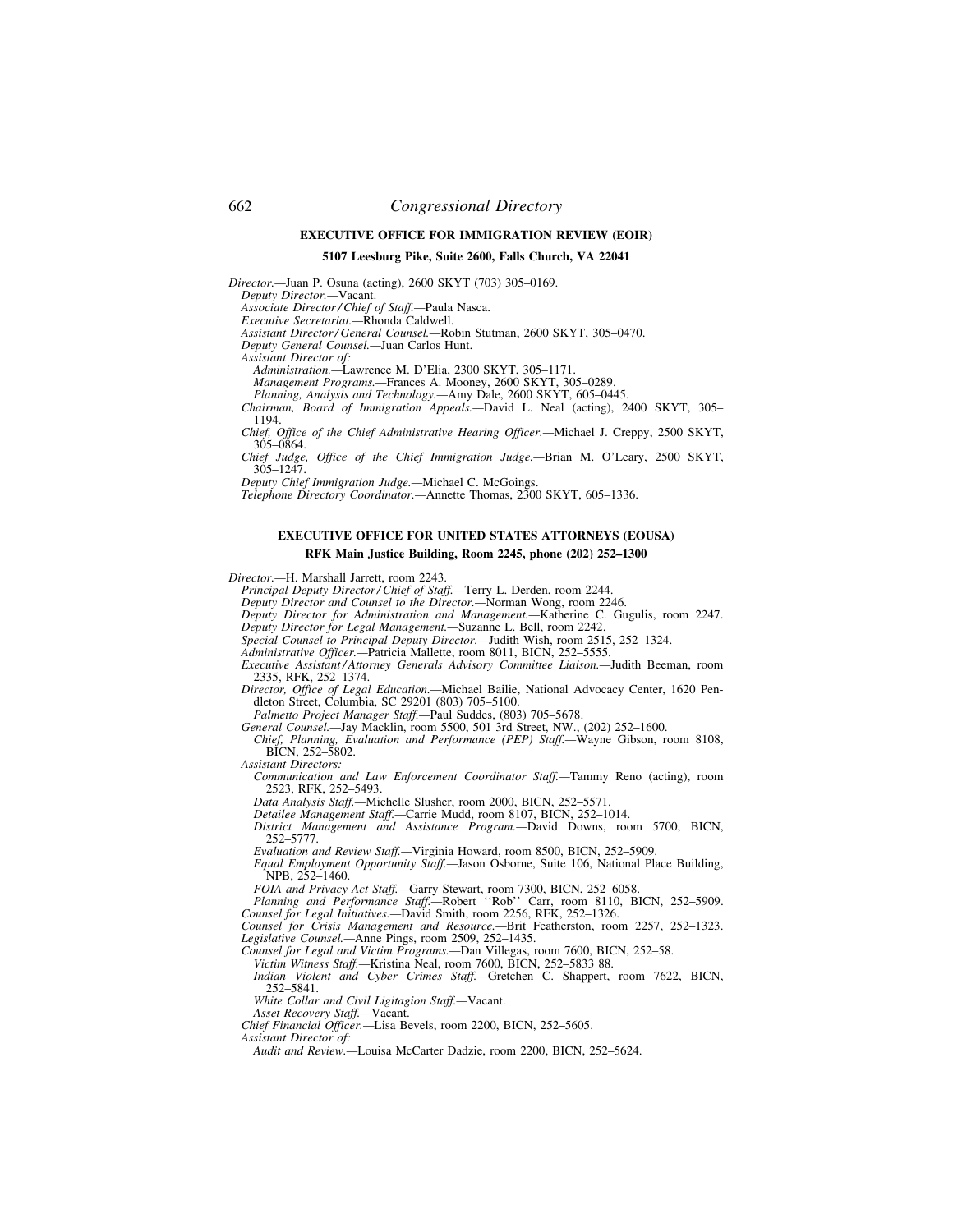*Budget Execution.—*Mary Ellen Kline, room 2200, BICN, 252–5607. *Budget Formulation.—*Kevin Fick, room 2200, BICN.

*Financial Systems Staff.—*Christopher Kraft, room 2213, BICN, 252–5610.

*Chief Information Officer.—*Mark Fleshman, room 9078, BICN, 252–6246. *Assistant Director of:* 

*Case Management Staff.—*Joe Welsh, room 9125, BICN, 252–6120.

*EVOIP Program Staff.—*Burke Daidy, room 9012, BICN, 272–4462.

*Information Security Staff.—*Ted Shelkey, room 9074, BICN, 252–6090.

*Office Automation Staff.—*Ram Murthy, room 9208A, BICN, 252–6270.

*Records and Information Management Staff (RIM).—*Gail Ratliffe, room 9080, BICN, 252–6488.

*Telecommunications and Technology Development Staff.—*Denny Ko, room 9136, BICN, 252–6430.

*Assistant Director of:* 

*Acquisitions Staff.—*Janis Harrington, room 5200, BICN, 252–5405.

*Employee Assistance Staff.—*Ed Neunlist, room 6800, BICN, 252–5455.

*Facilities / Support Services Staff.—*Ana Indovina, room 5200, BICN, 252–5964.

*HR Operations Staff.—*Mike Smith, room 8426, BICN, 252–5353.

*HR Policy Staff.—*Pete McSwain, room 8401, BICN, 252–5315.

*Personnel Staff.—*Jean Dunn, room 8430, BICN, 252–5310.

*Litigation Technology Service Center.—*Sarah Montgomery, room 5738, 514–9500.

*Security Programs Staff.—*Tim George, room 2600, BICN, 252–5694.

*Victims Rights Ombudsman.—*Marie O'Rourke, room 2600, BICN, 252–1317. *Office of Tribal Justice.—*Tracy Toulou, room 2310, Main, 514–5994.

## **EXECUTIVE OFFICE FOR UNITED STATES TRUSTEES**

**20 Massachusetts Avenue, NW., 20530, phone (202) 307–1391** 

### **http://www.usdoj.gov/ust**

*Director.—*Clifford J. White III, room 8000.

*Deputy Director Field Operations.—*Mark A. Redmiles.

*Deputy Director General Counsel.—*Ramona Elliott, room 8100, 307–1399.

*Deputy Director Management.—*Phillip Crewson.

*Chief Information Officer.—*Monique K. Bourque, 353–3548.

*Assistant Director, Office of:* 

*Administration.—*Monique K. Bourque, room 8200, 353–3548.

*Oversight.—*Doreen Solomon, room 8338, 305–0222. *Planning and Evaluation.—*Thomas Kearns, room 8308, 305–7827.

#### U.S. TRUSTEES

#### **Region I:**

Room 1000, 5 Post Office Square, Boston, MA 02109 (617) 788–0440.

Suite 303, 537 Congress Street, Portland, ME 04101 (207) 780–3564.

- 14th Floor, Sovereign Tower Bldg., 446 Main, Worchester, MA 01608 (508) 793–0555.
- Suite 605, 1000 Elm Street, Manchester, NH 03101 (603) 666–7908.
- Suite 910, 10 Dorrance Street, Providence, RI 02903 (401) 528–5551.

**Region II:** 

21st floor, 33 Whitehall Street, New York, NY 10004 (212) 510–0500.

Suite 200, 74 Chapel Street, Albany, NY 12207 (518) 434–4553.

Suite 401, 300 Pearl Street, Buffalo, NY 14202 (716) 551–5541.

Long Island Federal Courthouse, 560 Federal Plaza, Central Islip, NY 11722–4456 (631) 715–7800.

Suite 302, 150 Court Street, New Haven, CT 06510 (203) 773–2210.

Room 609, 100 State Street, Rochester, NY 14614 (716) 263–5812.

Room 105, 10 Broad Street, Utica, NY 13501 (315) 793–8191.

Suite 4529, 271 Cadman Plaza East, Brooklyn, NY 11201 (718) 422–4960

### **Region III:**

Suite 500, 833 Chestnut Street, Philadelphia, PA 19107 (215) 597–4411.

Suite 2100, One Newark Center, Newark, NJ 07102 (973) 645–3014.

Suite 970, 1001 Liberty Avenue, Pittsburgh, PA 15222 (412) 644–4756.

Suite 1190, 228 Walnut Street, Harrisburg, PA 17101 or P.O. Box 969, Harrisburg, PA 17108 (717) 221–4533.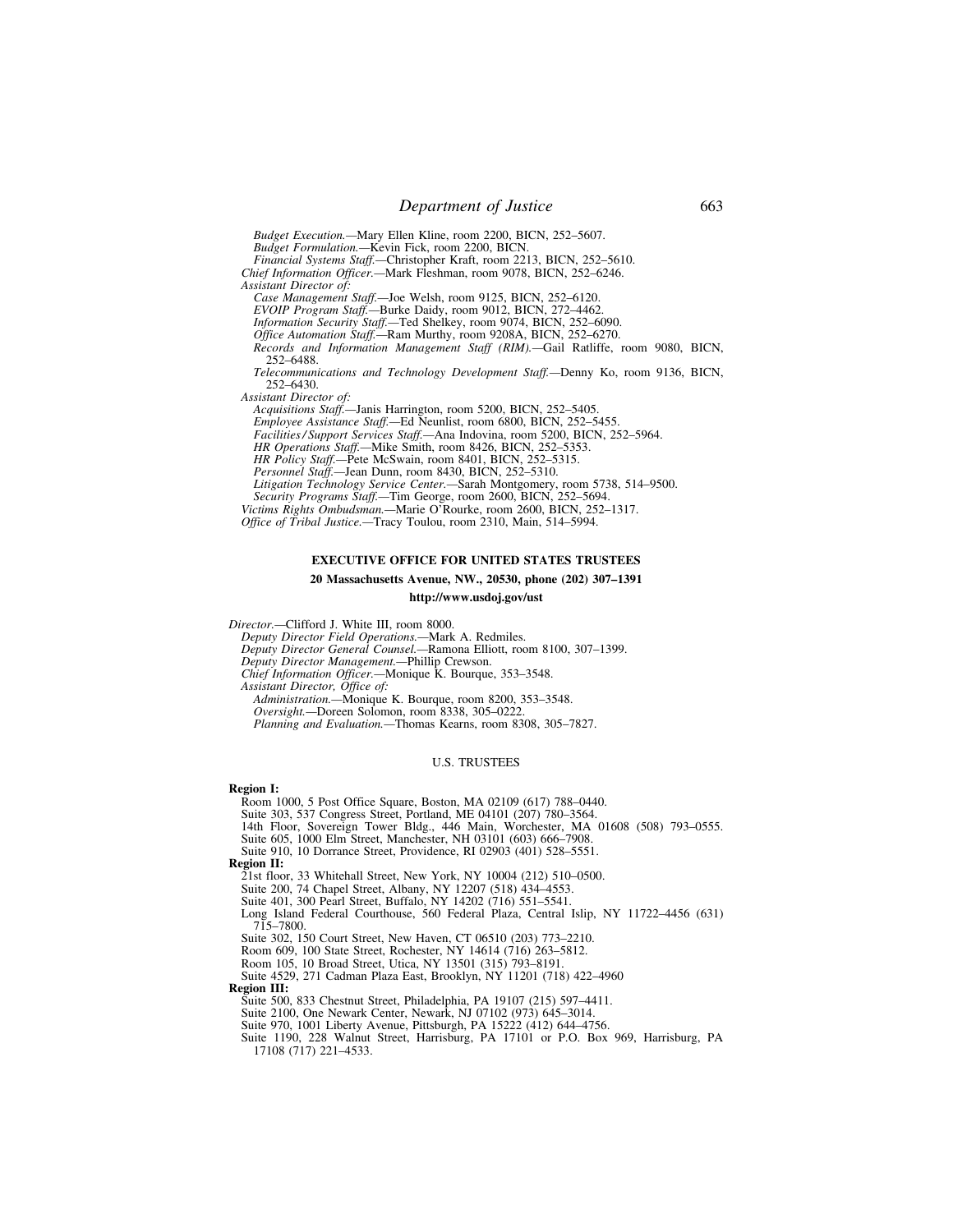Suite 2207, 844 King Street, Wilmington, DE 19801 (302) 573–6491.

**Region IV:** Suite 953, 1835 Assembly Street, Columbia, SC 29201 (803) 765–5235.

Room 210, 115 S. Union Street, Alexandria, VA 22314 (703) 557–7274. Room 625, 200 Granby Street, Norfolk, VA 23510 (757) 441–6012.

Room 2025, 300 Virginia Street East, Charleston, WV 25301 (304) 347–3400.

First Campbell Square Building, 210 First Street, SW., Suite 505, Roanoke, VA 24011 (540) 857–2838.

Suite 4304, U.S. Courthouse, 701 East Broad Street, Richmond, VA 23219 (804)  $771 - 2310.$ 

Suite 600, 6305 Ivy Lane, Greenbelt, MD 20770 (301) 344–6220. Suite 2625, 101 West Lombard Street, Baltimore, MD 21201 (410) 962–4300. **Region V:** 

Suite 2110, 400 Poydras Street, New Orleans, LA 70130 (504) 589–4018. Suite 3196, 300 Fannin Street, Shreveport, LA 71101–3099 (318) 676–3456.

Suite 6–430, 501 East Court Street, Jackson, MS 32901 (601) 965–5241.

# **Region VI:**

Room 976, 1100 Commerce Street, Dallas, TX 75242 (214) 767–1070.

Room 300, 110 North College Avenue, Tyler, TX 75702 (903) 965–5241.

#### **Region VII:**

Suite 3516, 515 Rusk Avenue, Houston, TX 77002 (713) 718–4650. Room 230, 903 San Jacinto, Austin, TX 78701 (512) 916–5328.

Suite 533, 615 East Houston Street, San Antonio, TX 78205 (210) 472–4640. Suite 1107, 606 North Carancahua Street, Corpus Christi, TX 78476 (361) 888–3261.

#### **Region VIII:**

Suite 400, 200 Jefferson Avenue, Memphis, TN 38103 (901) 544–3322. Suite 512, 601 West Broadway, Louisville, KY 40202 (502) 582–6000. Fourth floor, 31 East 11th Street, Chattanooga, TN 37402 (423) 752–5156. Room 318, 701 Broadway, Nashville, TN 37203 (615) 736–2258.

Suite 500, 100 East Vine Street, Lexington, KY 40507 (859) 233–2822.

#### **Region IX:**

Suite 441, BP Building, 201 Superior Avenue East, Cleveland, OH 44114 (216) 522–7800.

Suite 200, Schaff Building, 170 North High Street, Columbus, OH 43215–2403 (614) 469–7411.

Suite 2030, 36 East Seventh Street, Cincinnati, OH 45202 (513) 684–6988.

Suite 700, 211 West Fort Street, Detroit, MI 48226 (313) 226–7934.

Suite 200R, 125 Ottawa Street, Grand Rapids, MI 49503 (616) 456–2002.

#### **Region X:**

Room 1000, 101 West Ohio Street, Indianapolis, IN 46204 (317) 226–6370.

Suite 1100, 401 Main Street, Peoria, IL 61602 (309) 671–7854.

Suite 555, 100 East Wayne Street, South Bend, IN 46601 (219) 236–8105.

### **Region XI:**

Suite 873, 219 S. Dearborn Street, Chicago, IL 60606 (312) 353–9297.

Room 430, 517 East Wisconsin Avenue, Milwaukee, WI 53202 (414) 297–4499. Suite 304, 780 Regent Street, Madison, WI 53715 (608) 264–5522.

#### **Region XII:**

Suite 400, 225 Second Street, SE., Cedar Rapids, IA 52401 (319) 364–2211.

Suite 1015, U.S. Courthouse, 300 S. Fourth Street, Minneapolis, MN 55415 (612) 334–1353.

Room 793, 210 Walnut Street, Des Moines, IA 50309–2108 (515) 284–4982. Suite 303, 314 South Main Street, Sioux Falls, SD 57102–6321 (605) 330–4450.

# **Region XIII:**

Suite 3440, 400 East 9th Street, Kansas City, MO 64106–1910 (816) 512–1940.

Suite 6353, 111 South 10th Street, St. Louis, MO 63102 (314) 539–2976.

Suite 1200, 200 West Capital Avenue, Little Rock, AR 72201–3344 (501) 324–7357.

Suite 1148, 111 South 18th Plaza, Omaha, NE 68102 (402) 221–4304.

#### **Region XIV:**

Suite 204, 230 North First Avenue, Phoenix, AZ 85003 or P.O. Box 36170, Phoenix, AZ 85067 (602) 682–2600.

**Region XV:** 

Suite 600, 402 West Broadway Street, San Diego, CA 92101–8511 (619) 557–5013.

Suite 602, 1132 Bishop Street, Honolulu, HI 96813–2836 (808) 522–8154.

**Region XVI:**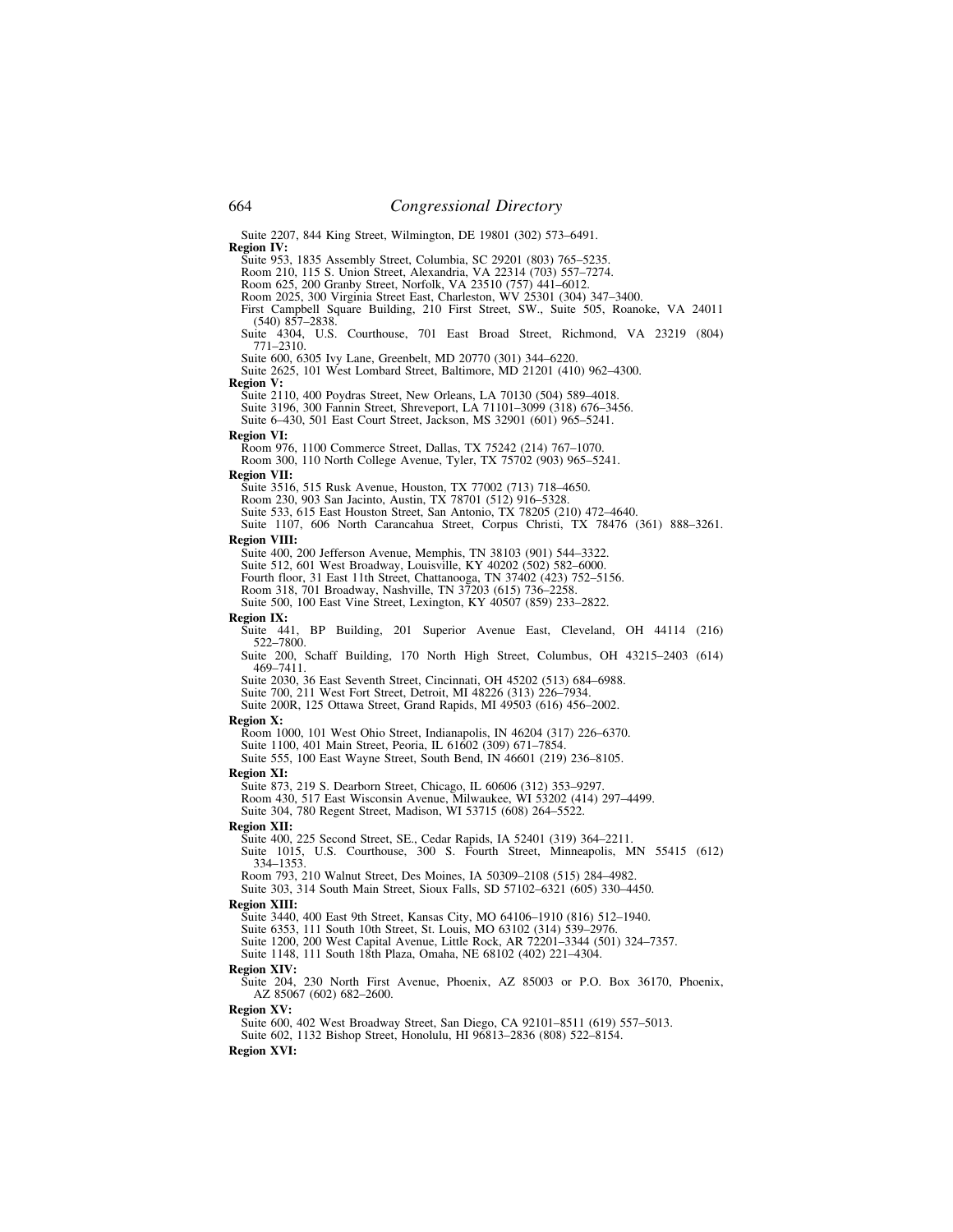725 South Figueroa, Suite 2600, Los Angeles, CA 90017 (213) 894–6811.

Suite 9041, 411 West Fourth Street, Santa Ana, CA 92701–8000 (714) 338–3405.

Suite 300, 3685 Main Street, Riverside, CA 92501 (951) 276–6975.

Suite 115, 21051 Warner Center Lane, Woodland Hills, CA 91367 (818) 716–8800.

# **Region XVII:**

Suite 700, 235 Pine Street, San Francisco, CA 94104–3401 (415) 705–3300.

Suite 7–500, U.S. Courthouse, 501 I Street, Sacramento, CA 95814–2322 (916) 930–2099.

Suite 1401, 2500 Tulare Street, Fresno, CA 93721 (559) 487–5002.

Suite 690N, 1301 Clay Street, Oakland, CA 94612–5217 (510) 637–3206. Room 4300, 300 Las Vegas Boulevard South, Las Vegas, NV 89101 (702) 388–6600.

Suite 3009, 300 Booth Street, Reno, NV 89502 (775) 784–5335. Room 268, 280 South First Street, San Jose, CA 95113 (408) 535–5525.

### **Region XVIII:**

Suite 5103, 700 Stewart Street, Seattle, WA 98101 (206) 553–2000.

Suite 213, 620 Southwest Main Street, Portland, OR 97205 (503) 326–4000.

Suite 220, 720 Park Boulevard, Boise, ID 83712 (208) 334–1300.

Room 593, 920 West Riverside, Spokane, WA 99201 (509) 353–2999.

Suite 204, 301 Central Avenue, Great Falls, MT 59401 (406) 761–8777.

Suite 258, 605 West Fourth Avenue, Anchorage, AK 99501 (907) 271–2604.

Suite 1100, 405 East Eighth Avenue, Eugene, OR 97401 (541) 465–6331.

#### **Region XIX:**

Suite 1551, 999 Eighteenth Street, Denver, CO 80202 (303) 312–7230.

- Suite 203, 308 West 21st Street, Cheyenne, WY 82001 (307) 772–2790.
- Suite 300, 405 South Main Street, Salt Lake City, UT 84111 (801) 524–5734.

### **Region XX:**

Room 500, Epic Center, 301 North Main Street, Wichita, KS 67202 (316) 269–6161. Suite 112, 421 Gold Street, SW., Albuquerque, NM 87102 (505) 248–6544.

Suite 408, 215 Northwest Dean A. McGee Avenue, Oklahoma City, OK 73102 (405) 231–5950.

Suite 225, 224 South Boulder Avenue, Tulsa, OK 74103 (918) 581–6670.

**Region XXI:** 

Room 362, 75 Spring Street, SW., Atlanta, GA 30303 (404) 331–4437.

Suite 301, EDIFICIO OCHOA, 500 Tanca Street, San Juan, PR 00901 (787) 729–7444.

Room 1204, 51 Southwest First Avenue, Miami, FL 33130 (305) 536–7285.

Suite 302, 222 West Oglethorpe Avenue, Savannah, GA 31401 (912) 652–4112.

Suite 1200, 501 East Polk Street, Tampa, FL 33602 (813) 228–2000.

Suite 302, 440 Martin Luther King Boulevard, Macon, GA 31201 (478) 752–3401.

Suite 128, 110 East Park Avenue, Tallahassee, FL 32301 (850) 521–5050. Suite 620, 135 West Central Boulevard, Orlando, FL 32801 (407) 648–6301.

## **BUREAU OF ALCOHOL, TOBACCO, FIREARMS, AND EXPLOSIVES (ATF)**

### **99 New York Avenue, NE., 20226**

#### OFFICE OF THE DIRECTOR

*Director.—*Kenneth Melson (acting), (202) 648–8700. *Deputy Director.—*William J. Hoover, 648–8710.

#### OFFICE OF CHIEF COUNSEL

*Chief Counsel.—*Stephen R. Rubenstein, 648–7000. *Deputy Chief Counsel.—*Vacant.

# OFFICE OF ENFORCEMENT PROGRAMS AND SERVICES

*Assistant Director.—*Arthur Herbert, 648–7080. *Deputy Assistant Director.—*Teresa Ficaretta.

## OFFICE OF EQUAL OPPORTUNITY

*Executive Assistant.—*Stacie Brockman, 648–7597.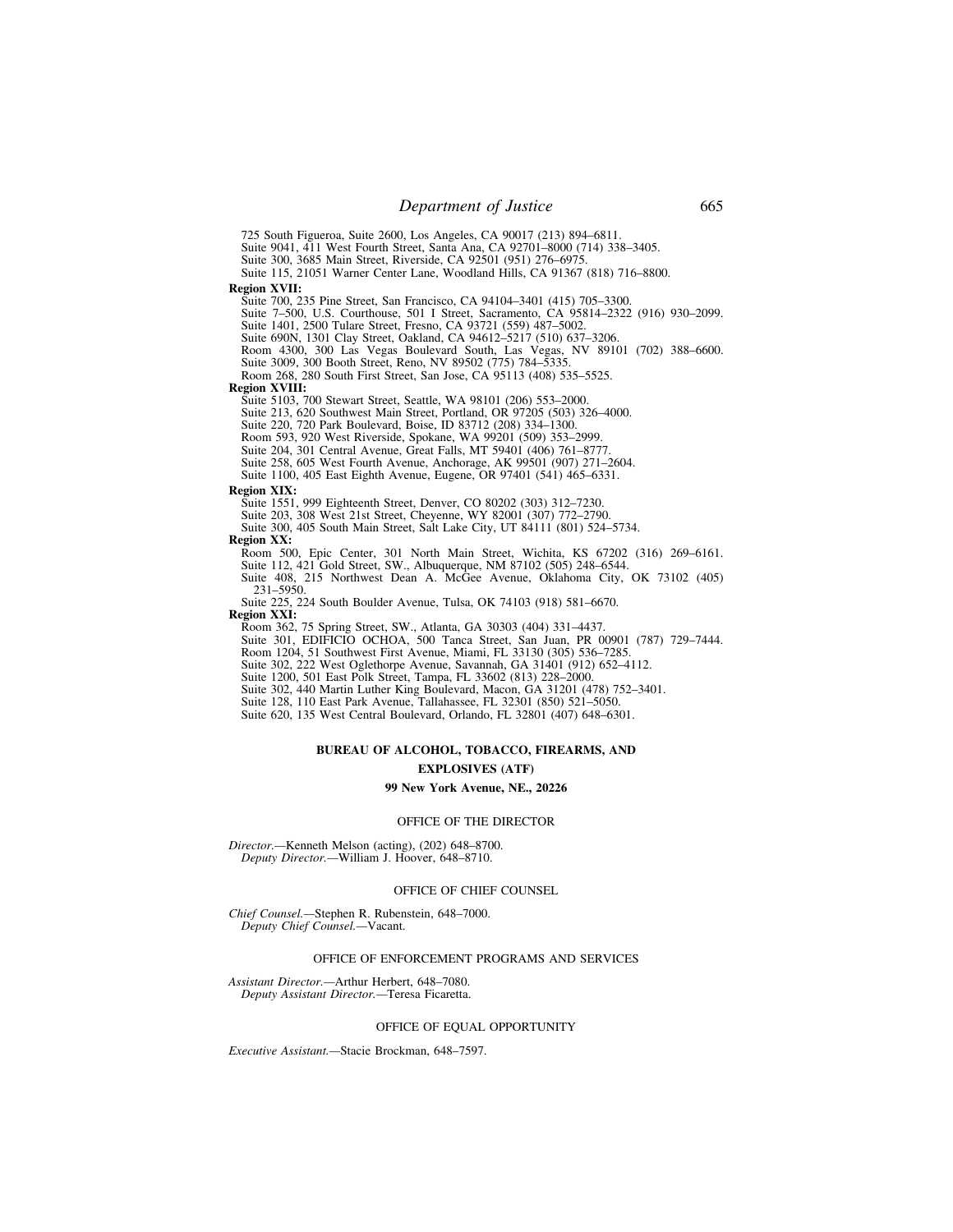# 666 *Congressional Directory*

*Deputy Executive Assistant.—*Dora Silas, 648–7393.

## OFFICE OF FIELD OPERATIONS

*Assistant Director.—*Mark R. Chait, 648–8410. *Deputy Assistant Director for— Central.—*Mike Boxler. *East.—*Julie Torres. *West.—*William McMahon. *Industry Operations.—*Harry McCabe.

### OFFICE OF MANAGEMENT/CFO

*Assistant Director / Chief Financial Officer.—*Vivian Michalic, 648–7800. *Deputy Assistant Director.—*Robert Edgeton.

## OFFICE OF OMBUDSMAN

*Ombudsman.—*Marianne Ketels, 648–8750.

### OFFICE OF PROFESSIONAL RESPONSIBILITY AND SECURITY OPERATIONS

*Assistant Director.—*Melanie Stinnett, 648–7500. *Deputy Assistant Director.—*Vacant.

## OFFICE OF PUBLIC AND GOVERNMENTAL AFFAIRS

*Assistant Director.—*James E. McDermond, 648–8500. *Deputy Assistant Director.—*Vacant. *Chief of: Legislative Affairs Division.—*Greg Rasnake, 648–8510. *Public Affairs Division.—*Scott Thomasson, 648–8500.

## OFFICE OF SCIENCE AND TECHNOLOGY/CIO

*Assistant Director / Chief Information Officer.—*H. Richard Holgate, 648–8390. *Deputy Assistant Director for— Forensic Services.—*Greg Czarnopys. *Information Technology.—*Francis Frande (acting).

### OFFICE OF STRATEGIC INTELLIGENCE AND INFORMATION

*Assistant Director.—*W. Larry Ford, 648–7600. *Deputy Assistant Director.—*Steve Martin.

### OFFICE OF HUMAN RESOURCES AND PROFESSIONAL DEVELOPMENT

*Assistant Director.—*Vacant, 648–8416. *Deputy Assistant Director.—*Audrey Stucko.

## **FEDERAL BUREAU OF INVESTIGATION**

## **J. Edgar Hoover Building, 935 Pennsylvania Avenue, NW., 20535–0001**

## **phone (202) 324–3000, http://www.fbi.gov**

*Director.—*Robert S. Mueller III, 324–3444. *Deputy Director.—*Timothy Murphy, 324–3315. *Associate Deputy Director.—*Thomas Harrington, 324–4180. *Chief of Staff.—*John Carlin, 324–3444.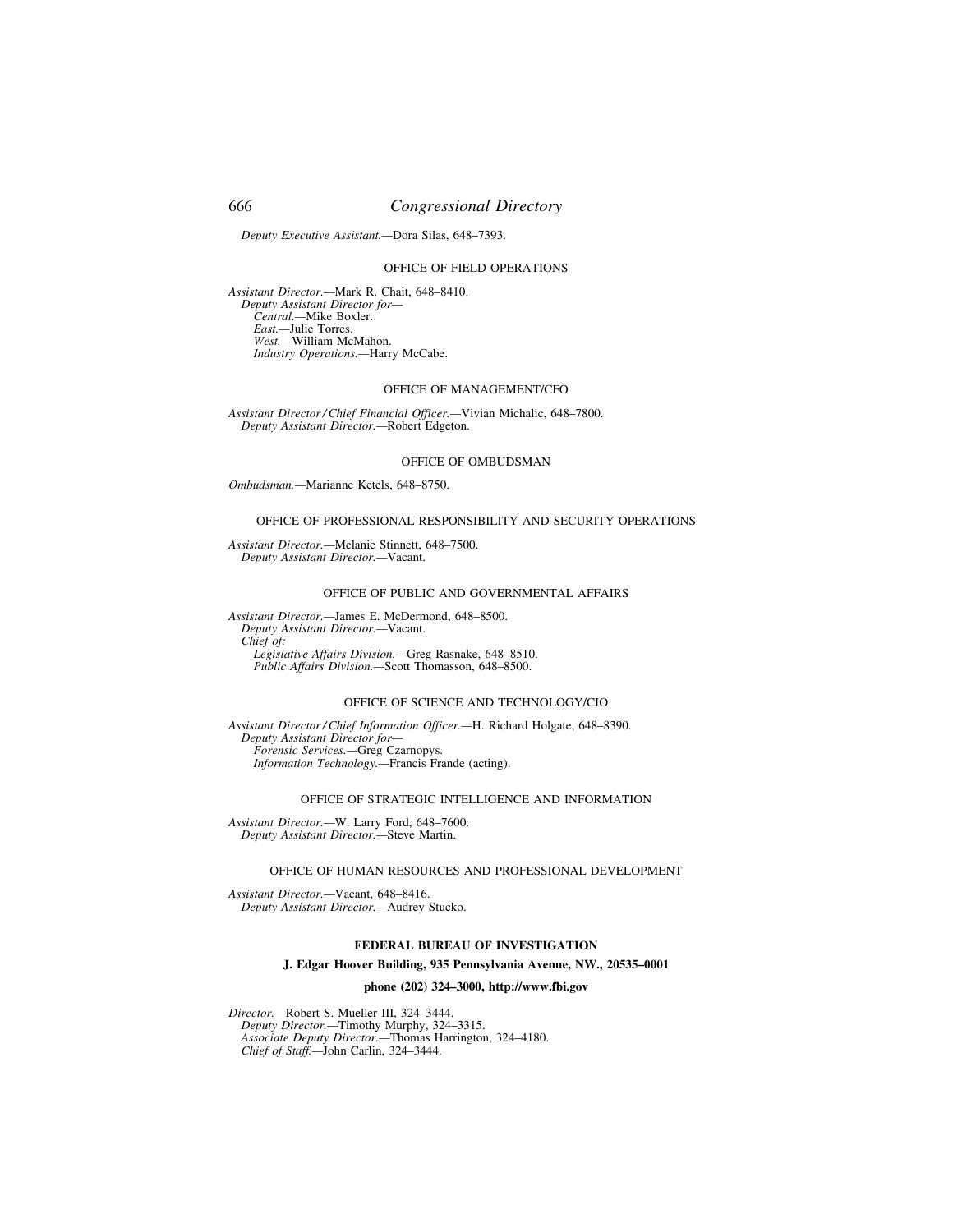### OFFICE OF THE DIRECTOR / DEPUTY DIRECTOR / ASSOCIATE DEPUTY DIRECTOR

*Office of the General Counsel.—*Valerie E. Caproni, 324–6829. *Office of Public Affairs.—*Michael Kortan, 324–5352. *Office of Congressional Affairs.—*Stephen Kelly, 324–5051. *Office of Professional Responsibility.—*Candice M. Will, 324–8284. *Office of Equal Employment Opportunity Affairs.—*Veronica Venture, 324–4128. *Office of the Ombudsman.—*Monique Bookstein, 324–2156. *Inspection Division.—*Amy Jo Lyons, 324–2901. *Facilities and Logistics Services Division.—*Patrick G. Findlay, 324–2875. *Finance Division.—*Richard Haley II, 324–4104. *Records Management Division.—*Richard Klein (acting), 324–7141. *Security Division.—*Michael J. Folmar, Jr., 324–7112.

## OFFICE OF THE CHIEF INFORMATION OFFICER

*Executive Assistant Director / Chief Information Officer.—*Chad Fulgham, 324–6165. *Assistant Director of: Information Technology Management Division.—*John Hope (703) 872–5050. *Information Technology Engineering Division.—*Jeffery Johnson, 324–2559.

*Office of the Chief Technology Officer.—*Clayton Grigg (703) 872–5270.

### CRIMINAL INVESTIGATIONS BRANCH

*Executive Assistant Director.—*Shawn Henry, 324–4880.

*Assistant Director of: Criminal Investigative Division.—*Kevin Perkins, Jr., 324–4260.

*Critical Incident Response Group.—*Robert Blecksmith (703) 632–4100. *Cyber Division.—*Gordon Snow, 651–3044. *International Operations Division.—*Joseph Dermarest, Jr., 324–5904.

*Law Enforcement Coordination Office.—*Ronald Ruecker, 324–7126.

#### HUMAN RESOURCES BRANCH

*Executive Assistant Director.—*Janet Kamerman, 324–3000. *Assistant Director of: Human Resources Division.—*Anthony Bladen, 324–3514. *Training and Development Division.—*Thomas Browne (703) 632–1100.

### NATIONAL SECURITY BRANCH

*Executive Assistant Director.—*Sean Joyce, 324–7045. *Assistant Director of: Counterintelligence Division.—*Frank Figliuzzi, 324–4614. *Counterterrorism Division.—*Mark Giuliano, Jr., 324–2771. *Directorate of Intelligence.—*Tracy Reinhold, 324–7605.

*Weapons of Mass Destruction Directorate.—*Dr. Vahid Majidi, 324–4965.

## SCIENCE AND TECHNOLOGY BRANCH

*Executive Assistant Director.—*Louis Grever (202) 324–0805.

*Assistant Director of:* 

*Criminal Justice Information Services Division.—*Dan Roberts III (304) 625–2700. *Laboratory Division.—*D. Christian Hassell (703) 632–7001.

*Operational Technology Division.—*Marcus C. Thomas (703) 632–6100.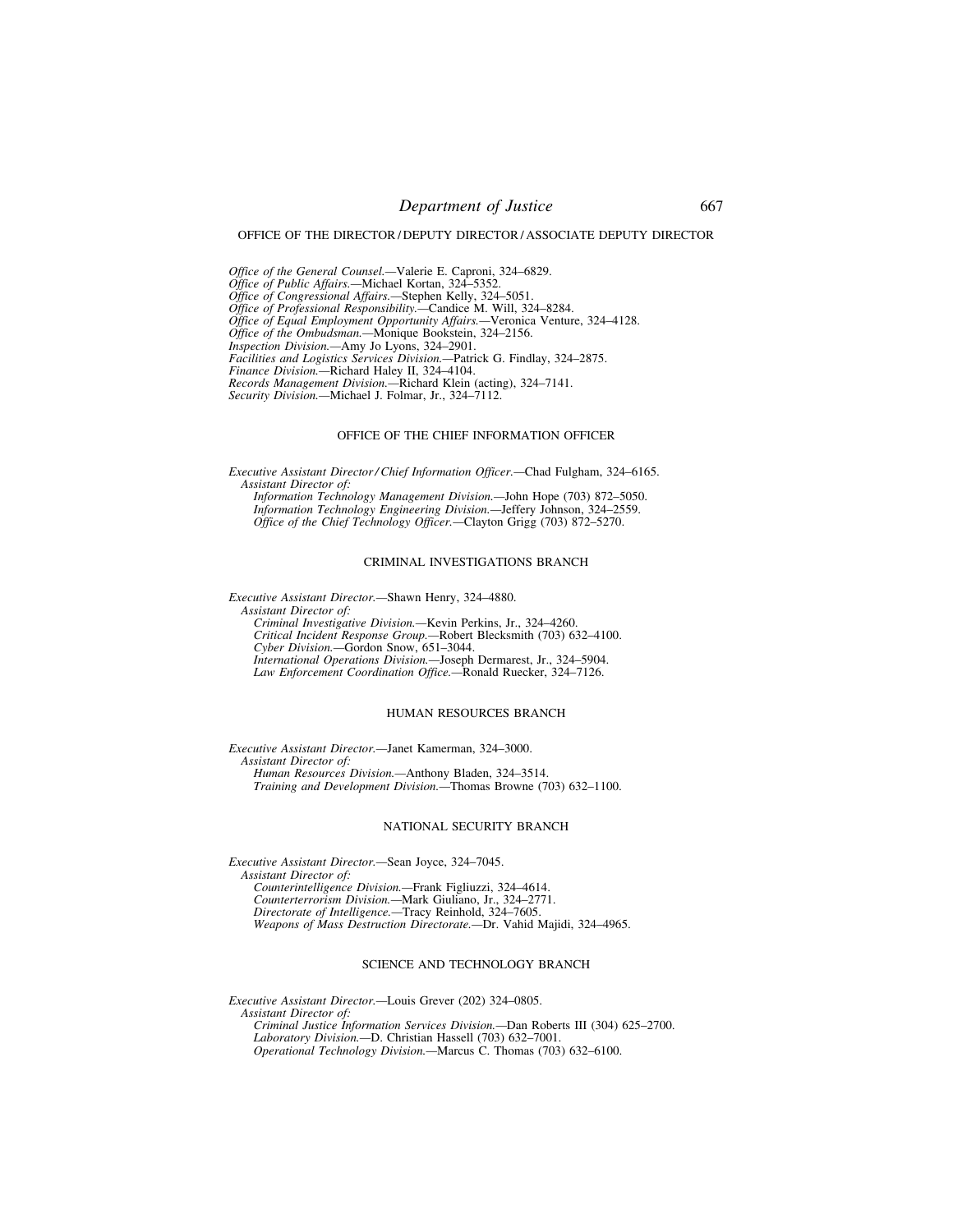### FIELD DIVISIONS

*Albany:* 200 McCarty Avenue, Albany, NY 12209 (518) 465–7551.

*Albuquerque:* 4200 Luecking Park Avenue NE., Albuquerque, NM 87107 (505) 224–2000. *Anchorage:* 101 East Sixth Avenue, Anchorage, AK 99501 (907) 258–5322.

*Atlanta:* 2635 Century Center Parkway, NE., Suite 400, Atlanta, GA 30345 (404) 679– 9000.

*Baltimore:* 2600 Lord Baltimore Avenue, Baltimore, MD 21244 (410) 265–8080.

*Birmingham:* 1000 18th Street North, Birmingham, AL 35203 (205) 326–6166. *Boston:* One Center Plaza, Suite 600, Boston, MA 02108 (617) 742–5533.

*Buffalo:* One FBI Plaza, Buffalo, NY 14202 (716) 856–7800.

*Charlotte:* Wachovia Building, 400 South Tryon Street, Suite 900, Charlotte, NC 28285 (704) 377–9200.

*Chicago:* 2111 West Roosevelt Road, Chicago, IL 60608–1128 (312) 431–1333.

*Cincinnati:* Federal Office Building, 550 Main Street, Room 9000, Cincinnati, OH 45202 (513) 421–4310.

*Cleveland:* 1501 Lakeside Avenue, Cleveland, OH 44114 (216) 522–1400.

*Columbia:* 151 Westpark Boulevard, Columbia, SC 29210 (803) 551–4200.

*Dallas:* J. Gordon Shanklin Building, One Justice Way, Dallas, TX 75220 (972) 559–5000.

*Denver:* Federal Office Building, 1961 Stout Street, Room 1823, Denver, CO 80294 (303) 629–7171.

*Detroit:* P.V. McNamara Federal Office Building, 477 Michigan Avenue, 26th Floor, Detroit, MI 48226 (313) 965–2323.

*El Paso:* 660 South Mesa Hills Drive, Suite 3000, El Paso, TX 79912 (915) 832–5000. *Honolulu:* Kalanianaole Federal Office Building, 300 Ala Moana Boulevard, Room 4–230, Honolulu, HI 96850 (808) 566–4300.

*Houston:* 2500 East T.C. Jester, Suite 200, Houston, TX 77008 (713) 693–5000.

*Indianapolis:* Federal Office Building, 575 North Pennsylvania Street, Room 679, Indianapolis, IN 46204 (371) 639–3301.

Jackson: Federal Office Building, 100 West Capitol Street, Suite 1553, Jackson, MS 39269 (601) 948–5000.

*Jacksonville:* 7820 Arlington Expressway, Suite 200, Jacksonville, FL 32211 (904) 721–1211. *Kansas City:* 1300 Summit, Kansas City, MO 64105 (816) 512–8200.

*Knoxville:* John J. Duncan Federal Office Building, 710 Locust Street, Room 600, Knoxville, TN 37902 (423) 544–0751.

*Las Vegas:* John Lawrence Bailey Building, 1787 West Lake Mead Boulevard, Las Vegas, NV 89106–2135 (702) 385–1281.

*Little Rock:* #24 Shackleford West Boulevard, Little Rock, AR 72211 (501) 221–9100.

*Los Angeles:* Federal Office Building, 11000 Wilshire Boulevard, Suite 1700, Los Angeles, CA 90024 (310) 477–6565.

*Louisville:* 600 Martin Luther King, Jr. Place, Room 500, Louisville, KY 40202 (502) 583– 2941.

*Memphis:* Eagle Crest Building, 225 North Humphreys Boulevard, Suite 3000, Memphis, TN 38120 (901) 747–4300.

*Miami:* 16320 Northwest Second Avenue, Miami, FL 33169 (305) 944–9101.

*Milwaukee:* 330 East Kilbourn Avenue, Suite 600, Milwaukee, WI 53202 (414) 276–4684. *Minneapolis:* 111 Washington Avenue South, Suite 100, Minneapolis, MN 55401 (612) 376– 3200.

*Mobile:* 200 North Royal Street, Mobile, AL 36602 (334) 438–3674.

*New Haven:* 600 State Street, New Haven, CT 06511 (203) 777–6311.

*New Orleans:* 2901 Leon C. Simon Boulevard, New Orleans, LA 70126 (504) 816–3122. *New York:* 26 Federal Plaza, 23rd Floor, New York, NY 10278 (212) 384–1000.

*Newark:* Claremont Tower Building, 11 Centre Place, Newark, NJ 07102 (973) 792–3000. *Norfolk:* 150 Corporate Boulevard, Norfolk, VA 23502 (757) 455–0100.

*Oklahoma City:* 3301 West Memorial, Oklahoma City, OK 73134 (405) 290–7770.

*Omaha:* 10755 Burt Street, Omaha, NE 68114 (402) 493–8688.

*Philadelphia:* William J. Green, Jr., Federal Office Building, 600 Arch Street, Eighth Floor, Philadelphia, PA 19106 (215) 418–4000.

*Phoenix:* 201 East Indianola Avenue, Suite 400, Phoenix, AZ 85012 (602) 279–5511.

*Pittsburgh:* Martha Dixon Building, 3311 East Carson Street, Pittsburgh, PA 15203 (412) 432–4000.

*Portland:* Crown Plaza Building, 1500 Southwest First Avenue, Suite 401, Portland, OR 97201 (503) 224–4181.

*Richmond:* 1970 East Parham Road, Richmond, VA 23228 (804) 261–1044.

*Sacramento:* 4500 Orange Grove Avenue, Sacramento, CA 95841 (916) 481–9110. *Salt Lake City:* 257 Towers Building, 257 East, 200 South, Suite 1200, Salt Lake City, UT 84111 (801) 579-1400.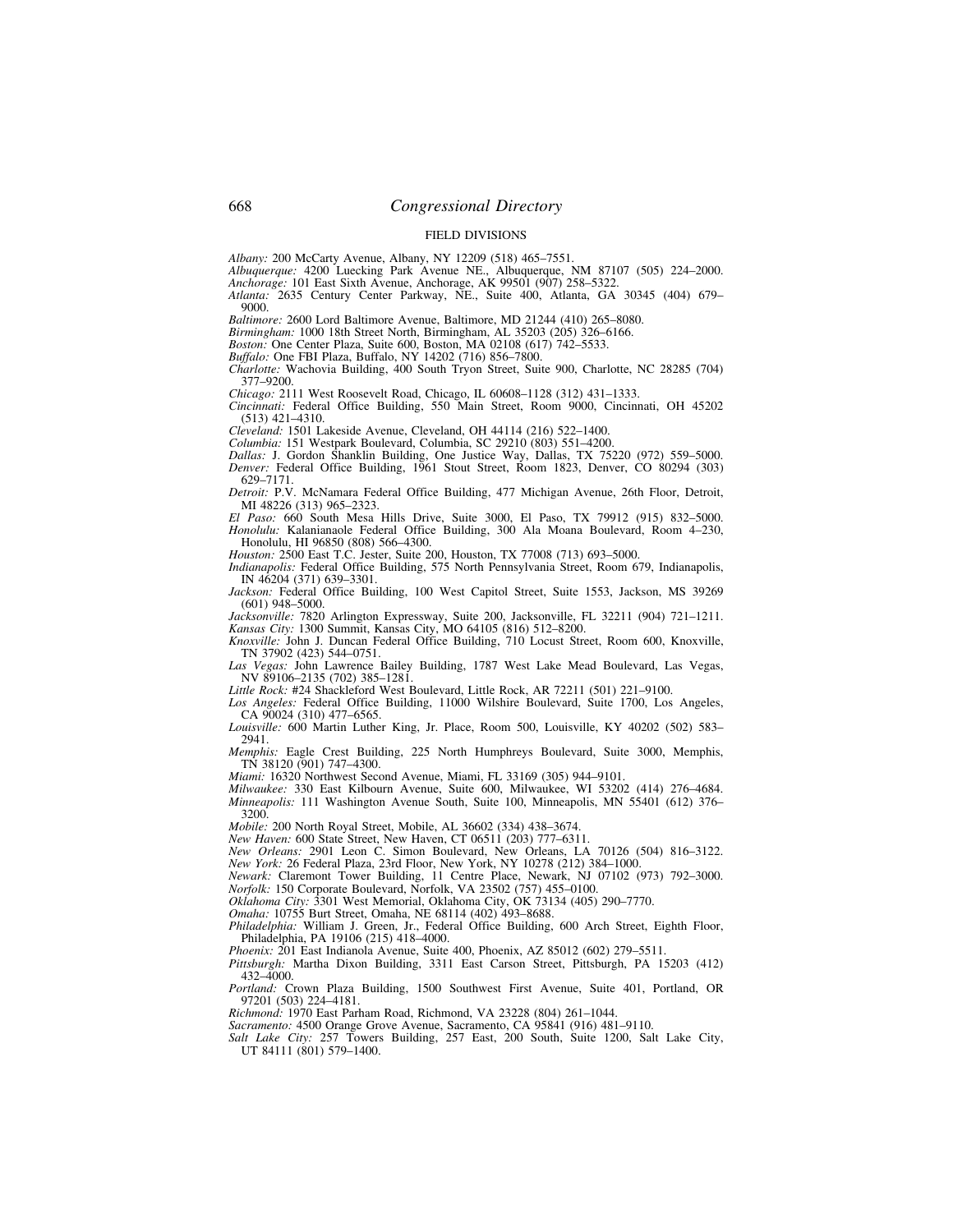*San Antonio:* 5740 University Heights Boulevard, San Antonio, TX 78249 (210) 225–6741. *San Diego:* Federal Office Building, 9797 Aero Drive, San Diego, CA 92123 (858) 565– 1255.

*San Francisco:* 450 Golden Gate Avenue, 13th Floor, San Francisco, CA 64102 (415) 553– 7400.

*San Juan:* U.S. Federal Office Building, 150 Chardon Avenue, Room 526, Hato Rey, PR 00918 (787) 754–6000.

*Seattle:* 1110 Third Avenue, Seattle, WA 98101 (206) 622–0460.

*Springfield:* 900 East Linton Avenue, Springfield, IL 62703 (217) 522–9675.

*St. Louis:* 2222 Market Street, St. Louis, MO 63103 (314) 241–5357.

*Tampa:* 5525 West Gray Street, Tampa, FL 33609 (813) 273–4566.

*Washington, DC:* 601 Fourth Street, NW., Washington, DC 20535 (202) 278–3400.

## **FEDERAL BUREAU OF PRISONS (BOP)**

## **320 First Street, NW., 20534**

## **General Information Number (202) 307–3198**

*Director.—*Harley G. Lappin, room 654, HOLC, 307–3250.

*Director, National Institute of Corrections.—*Morris L. Thigpen, Sr., 7th floor, 500 FRST, 307–3106.

*Assistant Director of:* 

*Administration.—*William Dalius, 9th floor, 500 FRST, 307–3230.

*Correctional Programs.—*Charles E. Samuels, Jr., room 554, HOLC, 307–3226.

*General Counsel.—*Kathleen M. Kenney, room 958C, HOLC, 307–3062.

*Health Services.—*Newton Kendig, M.D., room 1054, HOLC, 307–3055.

*Human Resources Management.—*Kim M. White, room 754, HOLC, 307–3082.

*Industries, Education, and Vocational Training.—*Paul Laird, 8th floor, 400 FRST, 305–3501.

*Information, Policy and Public Affairs.—*Thomas R. Kane, Ph.D., room 641, HOLC, 514–6537.

*Regional Director for—* 

*Mid-Atlantic.—*Louis Eichenlaub (301) 317–3101.

*North Central.—*Michael K. Nalley (913) 621–3939.

*Northeast.—*Joseph Norwood (215) 521–7300.

*South Central.—*Gerardo Maldonado (214) 224–3389.

*Southeast.—*Ray Holt (678) 686–1200.

*Western.—*Robert McFadden (209) 956–9700.

*Telephone Directory Coordinator.—*Marla Clayton, 307–3250.

### **OFFICE OF THE FEDERAL DETENTION TRUSTEE**

### **4601 N. Fairfax Drive, Suite 9110, Arlington, VA 22203, phone (202) 353–4601**

*Trustee.—*Michael A. Pearson. *Deputy Trustee.—*Vacant.

### **FOREIGN CLAIMS SETTLEMENT COMMISSION**

**Bicentennial Building (BICN), 600 E Street, NW., Suite 6002, 20579** 

**phone (202) 616–6986** 

*Chair.—*Vacant.

*Commissioner.—*Rafael E. Martinez. *Chief Counsel.—*Jaleh F. Barrett. *Executive Officer.—*Judith H. Lock.

### **OFFICE OF INFORMATION POLICY**

**1425 New York Avenue, NW., 20530, phone (202) 514–3642** 

*Director.—*Melanie Ann Pustay. *Chief of Staff.—*Carmen L. Mallon. *Associate Director.—*Janice Galli McLeod.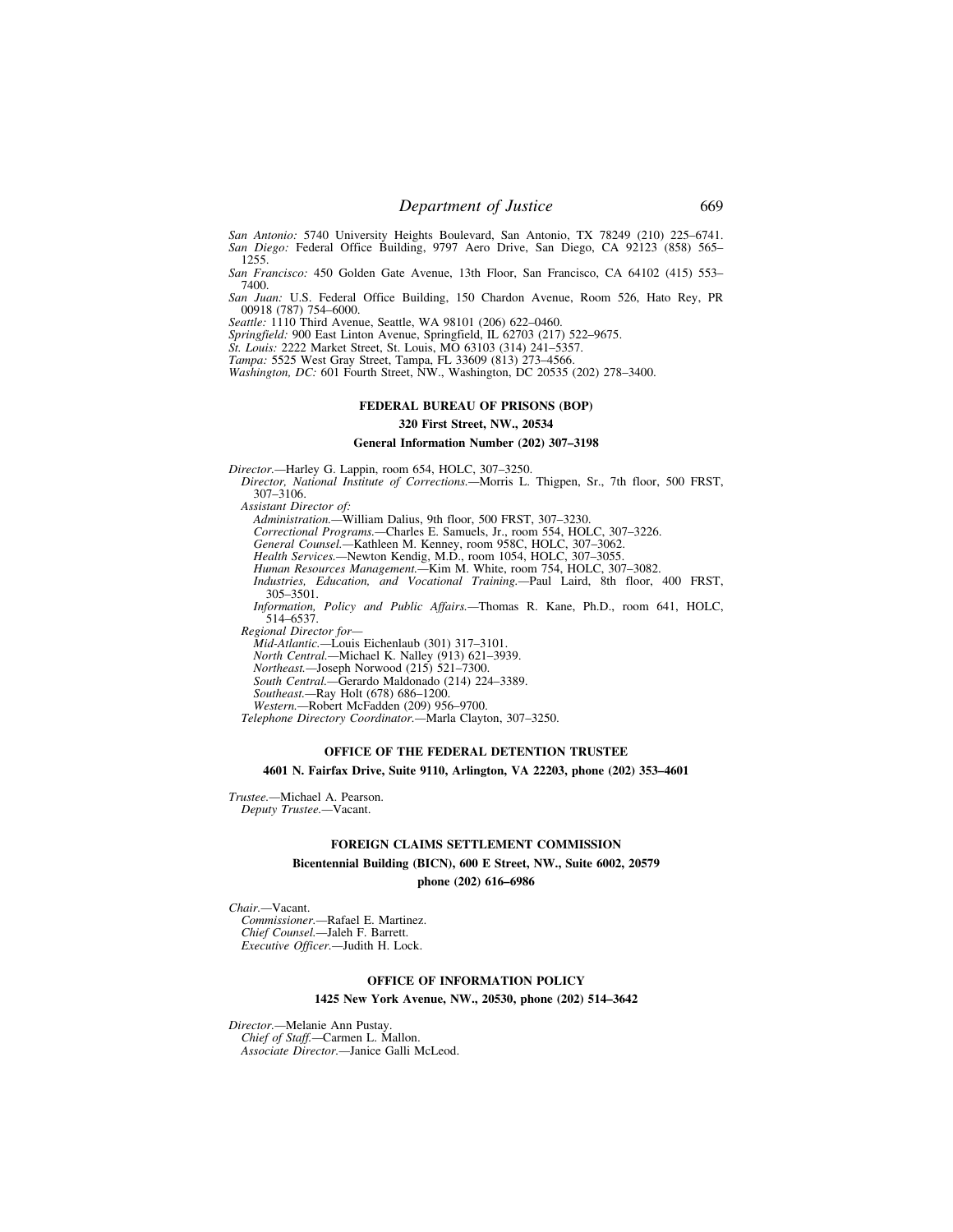# **OFFICE OF THE INSPECTOR GENERAL RFK Main Justice Building, Room 4706, phone (202) 514–3435 950 Pennsylvania Avenue, NW., 20530**

*Inspector General.—*Cynthia A. Schnedar (acting).

*Deputy Inspector General.—*Vacant.

*Senior Counsel.—*Jay Lerner.

*General Counsel.—*William Blier, RFK, Suite 4726, 616–0646.

*Assistant Inspectors General:* 

*Audit.—*Caryn Marske (NYAV), Suite 13000, 616–1697.

*Evaluations and Inspections.—*Mike Gulledge (NYAV), Suite 6100, 616–4620.

*Investigations.—*Thomas F. McLaughlin (NYAV), Suite 7100, 616–4760. *Management and Planning.—*Gregory T. Peters (NYAV), Suite 7000, 616–4550.

*Oversight and Review.—*Carol F. Ochoa (NYAV), Suite 13000, 616–0645.

### REGIONAL AUDIT OFFICES

**Atlanta:** Ferris B. Polk, Suite 1130, 75 Spring Street, Atlanta, GA 30303 (404) 331–5928. **Chicago:** Carol S. Taraszka, Suite 3510, Citicorp Center, 500 West Madison Street, Chicago, IL 60661 (312) 353–1203.

**Dallas:** Robert J. Kaufman, Room 575, Box 4, 207 South Houston Street, Dallas, TX 75202– 4724 (214) 655–5000.

**Denver:** David M. Sheeren, Suite 1500, Chancery Building, 1120 Lincoln Street, Denver, CO 80203 (303) 864–2000.

**Philadelphia:** Thomas O. Puerzer, Suite 201, 701 Market Street, Philadelphia, PA 19106 (215) 580–2111.

**San Francisco:** David J. Gaschke, Suite 201, 1200 Bayhill Drive, San Bruno, CA 94066 (650) 876–9220.

**Washington:** Troy M. Meyer, 1300 North 17th Street, Suite 3400, Arlington, VA 22209 (202) 616–4688.

Computer Security and Information Technology Audit Office: Reginald Allen, room 5000  $(202)$  616–3801.

Financial Statement Audit Office: Mark L. Hayes, 1425 New York Avenue, NW., #13000, Washington, DC 20530 (202) 616–4660.

### REGIONAL INVESTIGATIONS OFFICES

**Atlanta:** Eddie D. Davis, 60 Forsyth Street, SW., Room 8M45, Atlanta, GA 30303 (404) 562–1980.

**Boston:** Thomas M. Hopkins, U.S. Courthouse, 1 Courthouse Way, Room 9200, Boston, MA 02210 (617) 748–3218.

**Chicago:** John F. Oleskowicz, P.O. Box 1802, Chicago, IL 60690 (312) 886–7050.

**Denver:** Norman K. Lau, Suite 1501, 1120 Lincoln Street, Denver, CO 80203 (303) 335– 4201.

**Dallas:** James H. Mahon, 2505 State Highway 360, Room 410, Grand Prairie, TX 75050 (817) 385–5200.

**Detroit:** Nicholas V. Candela, Suite 1402, 211 West Fort Street, Detroit, MI 48226 (313) 226–4005.

**El Paso:** Eric Benn, Suite 135, 4050 Rio Bravo, El Paso, TX 79902 (915) 577–0102. **Houston:** Carlos Capano, P.O. Box 53509, Houston, TX 77052 (713) 718–4888.

**Los Angeles:** Kenneth R. Strange, Jr., Suite 655, 330 North Brand Street, Glendale, CA 91203 (818) 543–1172.

**Miami:** Teresa M. Gulotta Powers, Suite 200, 510 Shotgun Road, Sunrise, FL 33326 (954) 370–8300.

**New York:** Eric J. Blachman, One Battery Park Plaza, 29th floor, New York, NY 10004 (212) 824–3650.

**New Jersey:** Kenneth R. Connaughton, Jr., 361 Scotch Road, West Trenton, NJ 08628 (609) 883–5423.

**San Francisco:** Michael Barranti, Suite 220, 1200 Bayhill Drive, San Bruno, CA 94066 (650) 876–9058.

**Seattle:** Wayne Hawney, Suite 104, 620 Kirkland Way, Kirkland, WA 98033 (253) 852–0194. **Tucson:** Joseph V. Cuffari, 405 West Congress, Room 3600, Tucson, AZ 85701 (520) 620–

7389.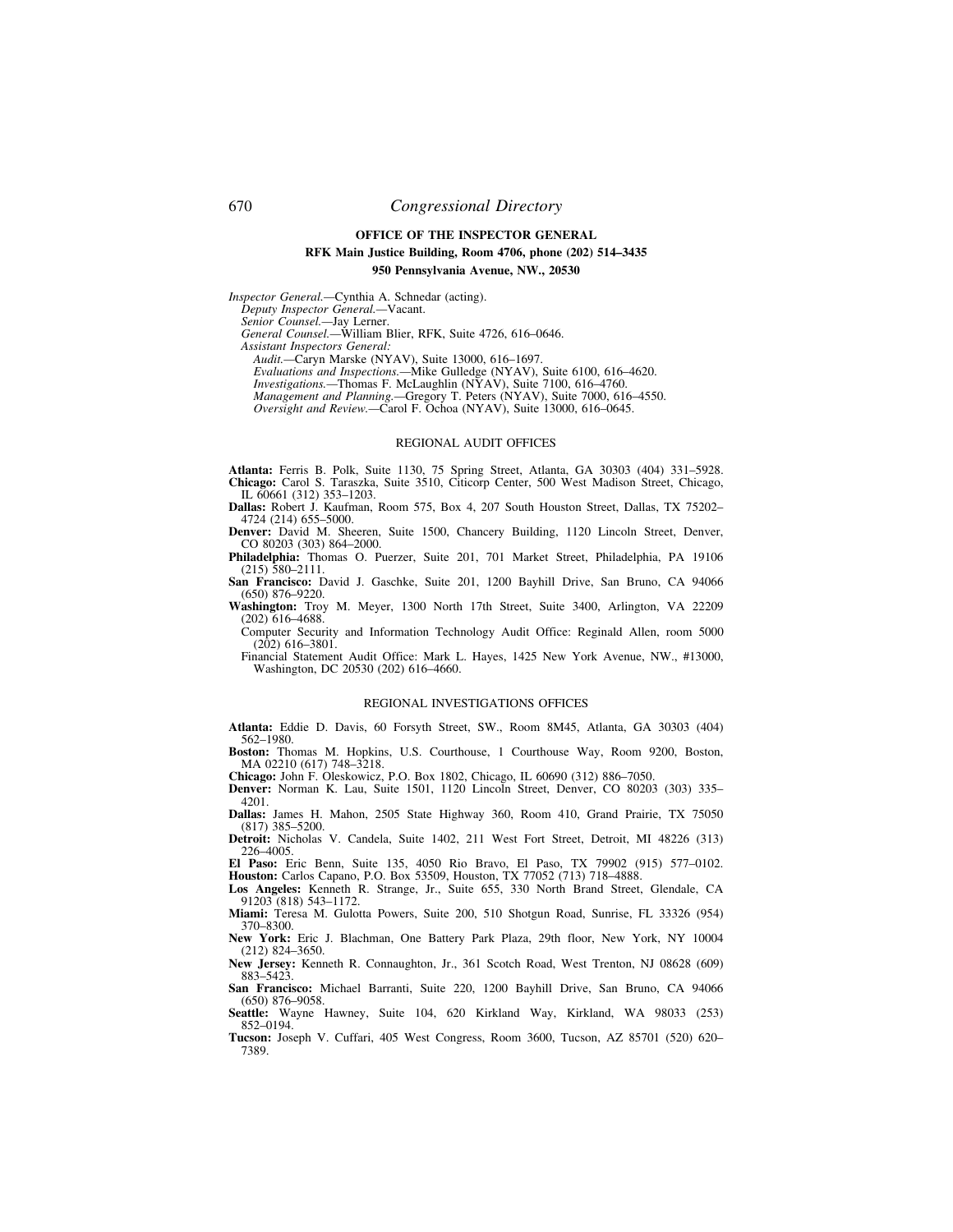**Washington:** Scott Barden, 1425 New York Avenue, NW., Suite 7100, Washington, DC 20530 (202) 616–4760.

*Fraud Detection Office.—*Joseph Barlow, room 7100 (202) 353–2975.

## **INTERPOL—U.S. NATIONAL CENTRAL BUREAU phone (202) 616–9000**

*Director.—*Timothy A. Williams, 616–9700. *Deputy Director.—*Shawn A. Bray, 616–9700. *Executive Office.—*Warren A. Lewis, 616–8810. *General Counsel.—*Kevin Smith, 616–4103. *Assistant Director, Division of: Alien / Fugitive.—*Sean P. Fahey, 616–0310. *Drug.—*William M. Simons, 616–3379. *Economic Crimes.—*Robert Montemorra, 616–5466. *Human Trafficking and Child Protection.—*George Guzman, 616–1753. *INTERPOL Operations and Command Center.*—Patrick P. Ott, 616-3459, (24/7 Command Center). *State and Local Liaison.—*Michael D. Muth, 616–8272. *Terrorism and Violent Crimes.—*David Roth, 616–7258.

## **OFFICE OF INTERGOVERNMENTAL AND PUBLIC LIAISON RFK Main Justice Building, Room 1629, phone (202) 514–3465**

*Director.—*Portia Roberson. *Deputy Director.—*Vacant.

*Associate Director.—*Alexa Chappell.

## **JUSTICE MANAGEMENT DIVISION RFK Main Justice Building, 950 Pennsylvania Avenue, NW., 20530 2CON—145 N Street, NE., 20530 LSB—Liberty Square Building, 450 5th Street, NW., 20530**

*Assistant Attorney General for Administration.—*Lee J. Lofthus, room 1111 (202) 514–3101. *Deputy Assistant Attorney General / Policy, Management and Planning.—*Michael H. Allen, room 1111 (202) 514–3101.

*Staff Directors for—* 

*Department Ethics Office.—*Janice Rodgers (2CON), room 8E310, 514–8196.

*General Counsel Office.—*Stuart Frisch, General Counsel (2CON), room 8E528, 514–3452.

*Internal Review and Evaluation Office.*—Neil Ryder, (2CON), room 8W1419, 616–5499. *Management and Planning.—*Lou Santone (acting), (2CON), room 8W300, 307–1800. *Procurement Executive.—*Michael H. Allen, room 1111, 514–3101.

*Records Management Policy Office.*—Jeanette Plante (2CON), room 8W1401, 514–3528. *Small and Disadvantaged Business Utilization Office.—*David Sutton (2CON), room 8E1009, 616–0521.

*Deputy Assistant Attorney General / Controller.—*Jolene Lauria-Sullens, room 1117, 514–1843.

*Staff Directors for—* 

*Asset Forfeiture Management.—*Candace Olds (2CON), room 5W725, 616–8000.

*Budget.—*Karin O'Leary, room 7601, 514–4082.

*Debt Collection Management.—*Holley O'Brien (2CON), room 5E103, 514–5343.

*Finance.—*Melinda Morgan (2CON), room 7E202, 616–5800.

*Procurement Services.—*James Johnston (2CON), room 8E202, 307–2000.

*Unified Financial System Project Management Office.*—Kay Clarey (2CON), room 6W102, 305–3651.

*Deputy Assistant Attorney General, Human Resources / Administration.—*Mari Santangelo, room 1112, 514–5501.

*Staff Directors for—* 

*Attorney Recruitment and Management Office.—*Louis DeFalaise, Suite 10200, 450 5th Street, NW. (Liberty Square), 514–8900.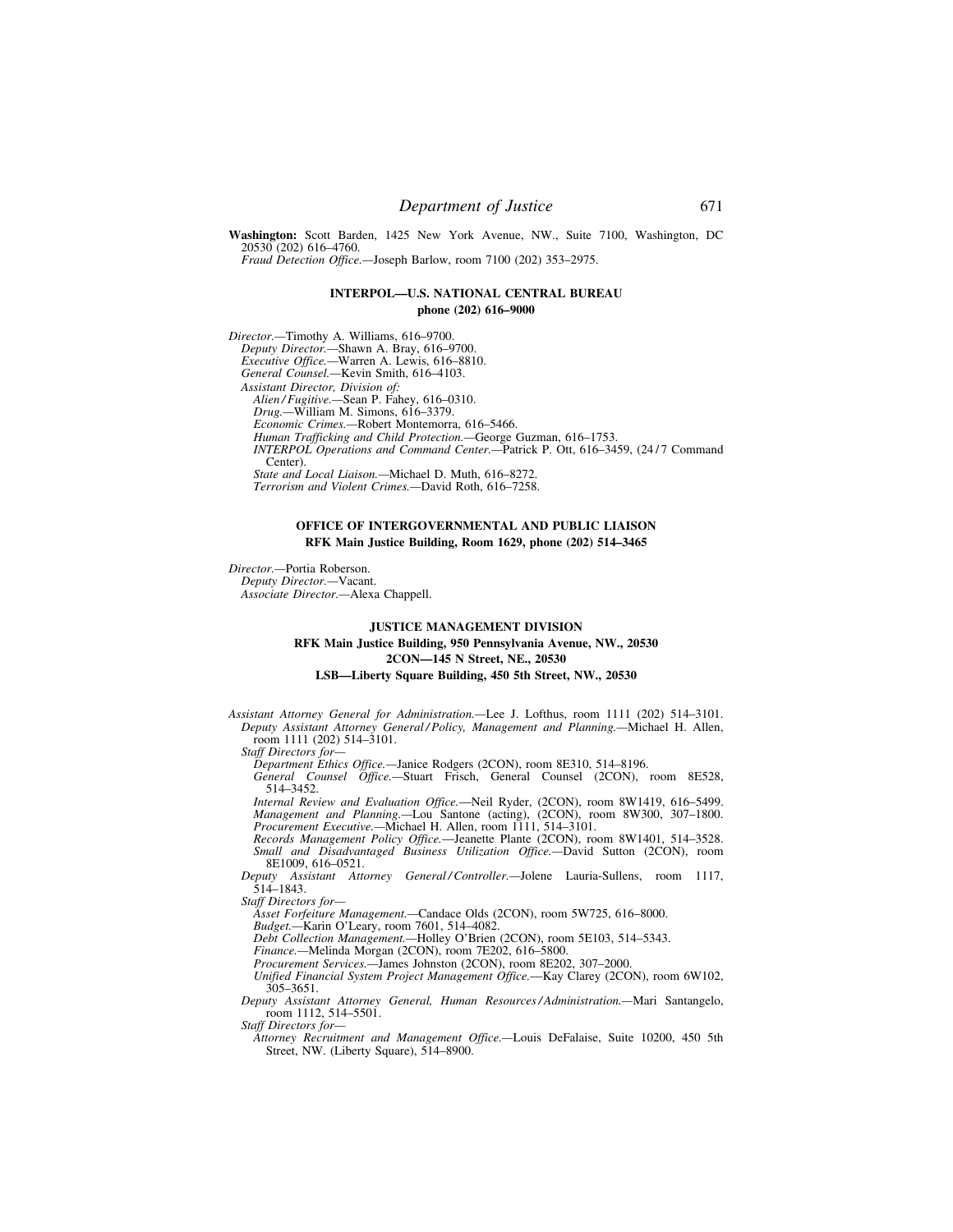*Consolidated Executive Office.—*Cyntoria Carter, room 7113, 514–5537.

*DOJ Executive Secretariat.—*Dana Paige, room 4412, 514–2063. *Equal Employment Opportunity.—*Richard Toscano (2CON), room 1W102, 616–4800. *Facilities and Administrative Services.—*Edward A. Hamilton (2CON), room 9E206, 616–2995.

*Library.—*Dennis Feldt, room 7535, 514–2133.

*Personnel.—*Rodney Markham (2CON), room 9W102, 514–6788.

*Security and Emergency Planning.—*James Dunlap, room 6217, 514–2094.

*Deputy Assistant Attorney General / Information Resources Management and CIO.—*  Vance Hitch, room 1310–A, 514–0507.

*Staff Directors for—* 

*E-Government Services.—*Eric Olson (2CON), room 3W701, 353–2355.

*Enterprise Solutions.—*John Murray (2CON), room 3E202, 305–9635.

*IT Security.—*Kevin Deeley (2CON), room 4E1407, 353–2421.

*Operation Services.—*Roger Beasley (2CON), room 4W701, 514–0778.

*Policy and Planning.—*Kent Holgrewe (2CON), room 2E202, 305–3154.

## **OFFICE OF JUSTICE PROGRAMS (OJP)**

### **810 7th Street, NW., 20531**

### OFFICE OF THE ASSISTANT ATTORNEY GENERAL

*Assistant Attorney General.—*Laurie O. Robinson (acting), (202) 307–5933. *Principal Deputy Assistant General.—*Mary Lou Leary, 307–1006 *Deputy Assistant Attorney General.—*Phillip Merkle (acting), 307–5933. *Manager, Equal Employment Opportunity.—*Carl Lucas, 307–3355.

#### BUREAU OF JUSTICE ASSISTANCE

*Director.—*James Burch III (acting), 616–6500. *Deputy Directors of: Policy.—*Pamela Cammarata (acting), 514–9193. *Planning.—*Eileen Garry, 307–6226. *Programs.—*Tracey Trautman, 305–1491.

## BUREAU OF JUSTICE STATISTICS

*Director.—*James P. Lynch, 307–2900. *Deputy Directors of: Statistical Collections and Analysis: Victimization, Corrections, and Special Projects Division.—*William Sabol, 514–1062. *Statistical Collections and Analysis: Law Enforcement, Prosecution, and Courts Division.—*  Vacant, 307–0765. *Statistical Planning, Policy and Operations.—*Gerard Ramker, 307–0759.

### NATIONAL INSTITUTE OF JUSTICE

*Director.—*John Laub, 307–2942.

*Deputy Directors:* Kristina Rose, 307–0466; Ellen Scrivner, 514–4693. *Investigative and Forensic Sciences.—*Michael Sheppo, 353–3756. *Research and Evaluation.—*Phyllis Newton, 305–2457. *Science and Technology.—*George Tillery, 305–9829.

## OFFICE OF JUVENILE JUSTICE AND DELINQUENCY PREVENTION

*Administrator.—*Jeff Slowikowski (acting), 307–5911. *Deputy Administrator of: Policy.—*Melodee Hanes (acting), 305–1973. *Programs.—*Marilyn Roberts, 616–9055.

## OFFICE FOR VICTIMS OF CRIME

*Director.—*Joye E. Frost (acting), 307–5983.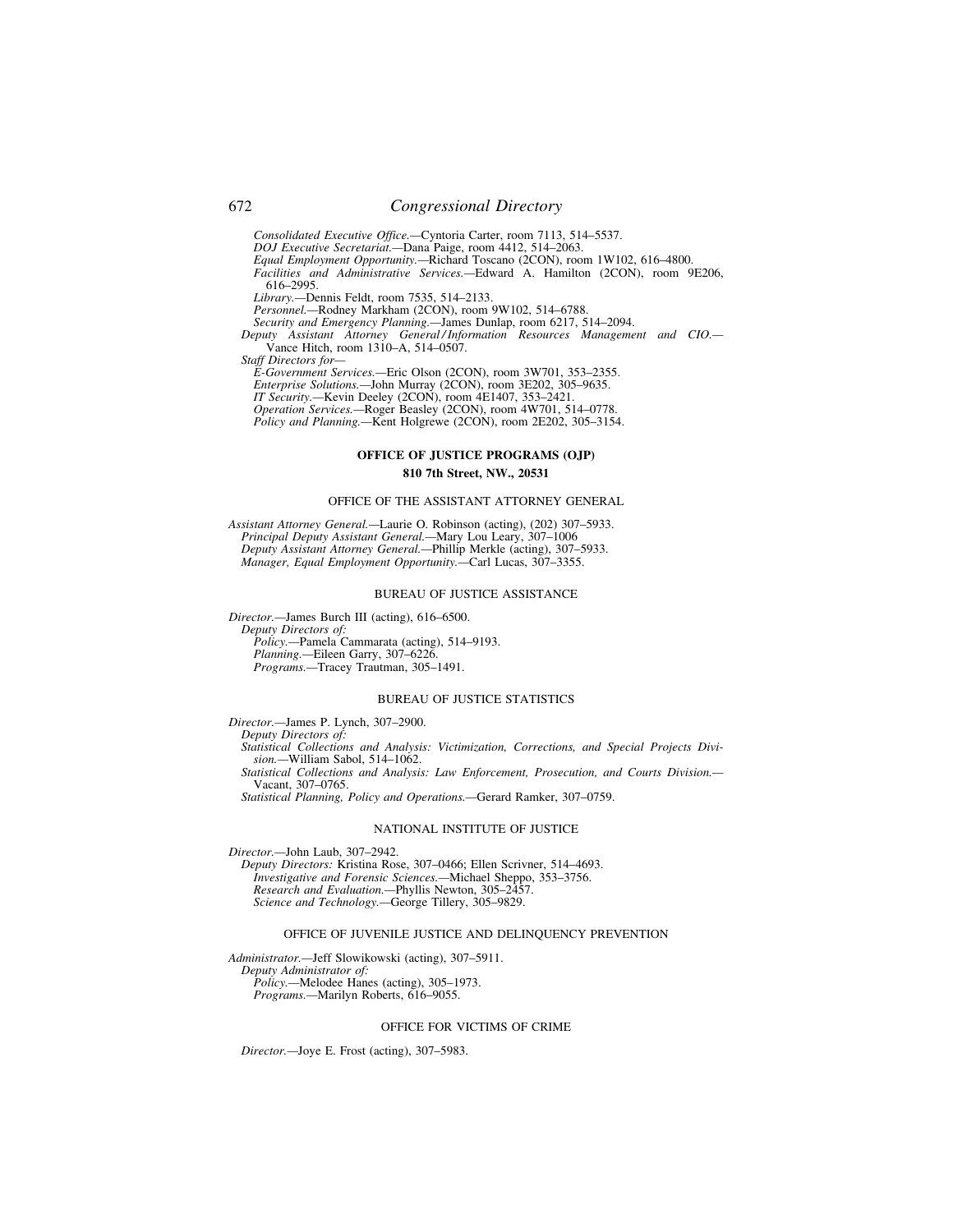# *Department of Justice* 673

#### *Deputy Director.—*Barbara Walker, 305–2172.

## COMMUNITY CAPACITY DEVELOPMENT OFFICE

*Director.—*Dennis Greenhouse, 616–1152. *Deputy Director, Policy.—*Denise Viera, 616–1152 *Associate Director, Programs.—*Faith Baker, 305–2586

## OFFICE OF ADMINISTRATION

*Director.—*Phillip K. Merkle, 307–0087. *Deputy Director, Division of: Acquisition Management.—*Nichele C. Robinson, 514–9497. *Human Resources.—*Jennifer McCarthy, 616–0389. *Support Services.—*Larry A. Sotomayor, 514–8446

## OFFICE OF THE CHIEF FINANCIAL OFFICER

*Chief Financial Officer.—*Leigh Benda, 353–8153. *Deputy Chief Financial Officer.—*Ralph Martin, 305–1802.

## OFFICE OF THE CHIEF INFORMATION OFFICER

*Chief Information Officer.—*Walter Iwanow, 305–9071. *Deputy Chief Information Officer.—*Angel Santa, 514–9089.

## OFFICE FOR CIVIL RIGHTS

*Director.—*Michael Alston, 307–0690.

### OFFICE OF COMMUNICATION

*Director.—*Sabra Horne, 353–0798. *Deputy Director.—*Vacant

### OFFICE OF THE GENERAL COUNSEL

*General Counsel.—*Rafael A. Madan, 307–6235.

### OFFICE OF SEX OFFENDER SENTENCING, MONITORING, APPREHENDING, REGISTERING, AND TRACKING

*Director.—*Linda M. Baldwin, 305–2463. *Deputy Director.—*Dawn Doran, 353–3040.

## **OFFICE OF LEGAL COUNSEL**

### **RFK Main Justice Building, Room 5218, phone (202) 514–2051**

*Assistant Attorney General.—*Vacant.

*Deputy Assistant Attorneys General:* Daniel Koffsky, room 5238, 514–2030, Cristina Rodriguez, room 5231, 514–9700.

*Principal Deputy Assistant Attorney General.—*Caroline D. Krass, room 5218, 514–4132. *Special Counsels:* Paul P. Colborn, room 5240, 514–2048; Rosemary Hart, room 5242, 514–2027.

*Senior Counsel.—*Jeffrey Singdahlsen, room 5262, 514–4174.

## **OFFICE OF LEGAL POLICY**

### **RFK Main Justice Building, Room 4234, phone (202) 514–4601**

*Assistant Attorney General.—*Christopher H. Schroeder, room 4236.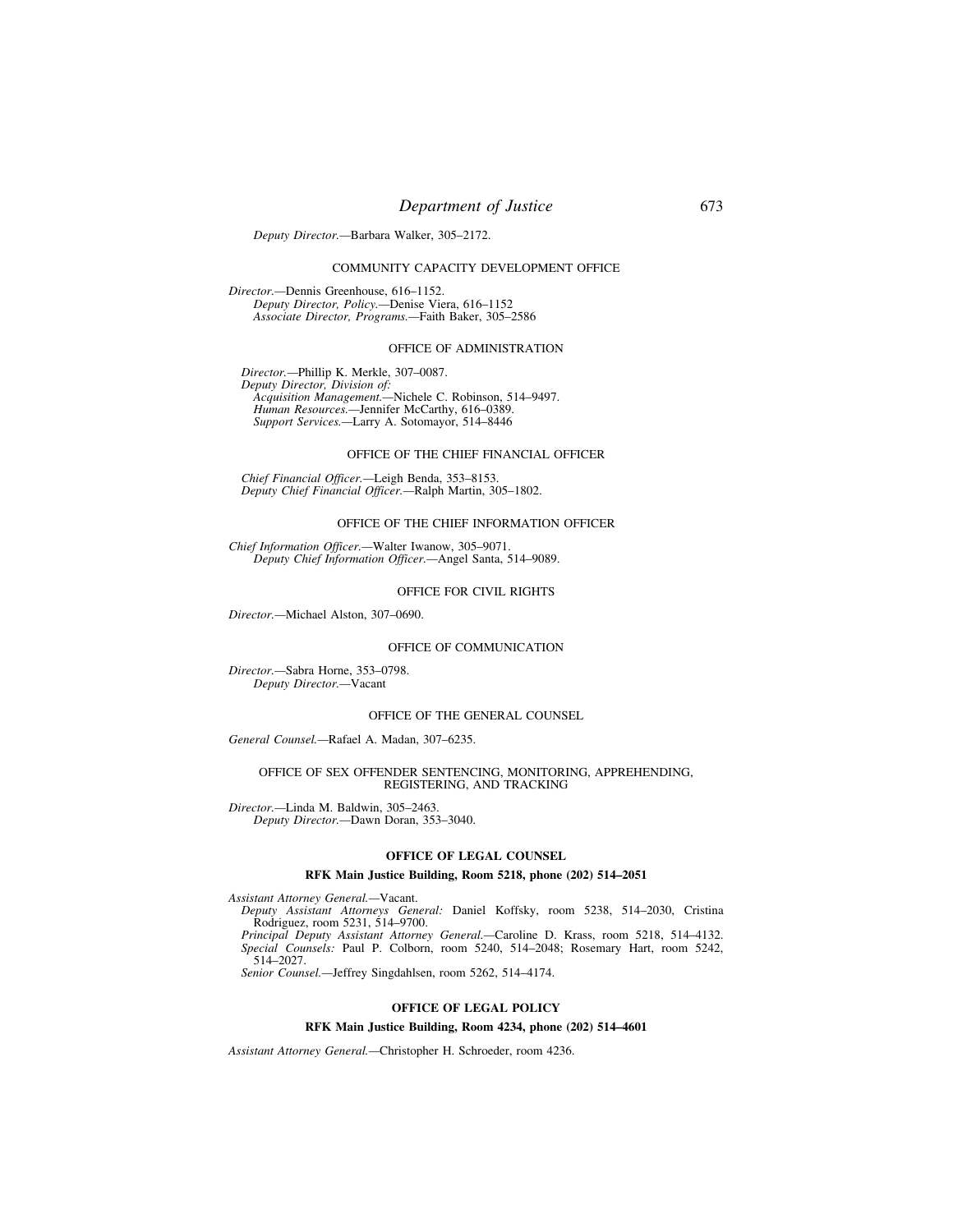# 674 *Congressional Directory*

*Principal Deputy Assistant Attorney General.—*Pamela Harris, room 4238, 353–7206.

*Deputy Assistant Attorneys General:* Kevin Jones, room 4248, 514–4604; Robyn Thiemann, room 4237, 514–8356; Elana Tyrangiel, room 4228, 514–5651; Michael Zubrensky, room 4229, 514–4606.

*Chief of Staff.—*Lamar Baker, room 4240, 305–4870.

*Executive Officer.—*Matrina Matthews, room 4517, 616–0040.

## **OFFICE OF LEGISLATIVE AFFAIRS**

### **RFK Main Justice Building, Room 1145, phone (202) 514–2141**

*Assistant Attorney General.—*Ronald Weich.

*Deputy Assistant Attorneys General:* Mark D. Agrast, Judith C. ''Judy'' Appelbaum.

## **NATIONAL DRUG INTELLIGENCE CENTER (NDIC) 319 Washington Street, Johnstown, PA 15901–1622, phone (814) 532–4601 RFK Main Justice Building, Room 3341, 20530, phone (202) 532–4040**

*Director.—*Michael F. Walther (814) 532–4607. *Deputy Director.—*Tony Tomlinson (814) 532–4669. *Chief of Staff.—*Steven R. Frank (814) 532–4728. *Chief Counsel.—*Kevin M. Walker (814) 532–4660. *Assistant Director for— Intelligence Division.—*Vacant. *Intelligence Support Division.—*David J. Mrozowski (814) 532–4926. *Policy and Interagency Affairs.—*Joseph E. Donovan (202) 532–4036. *Telephone Directory Coordinator.—*Pamela F. Warchola (814) 532–4607.

### **NATIONAL SECURITY DIVISION**

### **RFK Main Justice Building, Room 7339, phone (202) 514–1057**

*Assistant Attorney General.—*David S. Kris. *Principal Deputy Assistant Attorney General.—*Brad Wiegmann. *Deputy Assistant Attorneys General:* Tashina Gauhar, Todd Hinnen, George Toscas. *Chief of Staff.—*Donald Vieira. *Deputy Chief of Staff.—*Brian Nelson. *Counsels to the Assistant Attorney General:* Joanna Baltes, Jennifer Daskal, Tom Reilly, James Rybicki. *Special Assistant to the Assistant Attorney General.—*Paula Wright.

## COUNTERESPIONAGE SECTION

600 E Street, NW., Suite 10606, phone (202) 233–0963

*Chief.—*John Dion, room 10800. *Deputy Chief.—*Steve Pelak.

#### COUNTERTERRORISM SECTION

*Chief.—*Michael J. Mullaney, room 2643, 514–0849. *Deputy Chief for— International Terrorism Unit I.—*Sharon Lever. *International Terrorism Unit II.—*Jennifer Smith. *Policy, Legislation, and Planning Unit.—*Scott Glick. *Terrorist Financing Unit.—*Michael Taxay.

### OFFICE OF INTELLIGENCE

*Counsel for Intelligence Policy.—*James A. Baker, room 6150, 514–5600.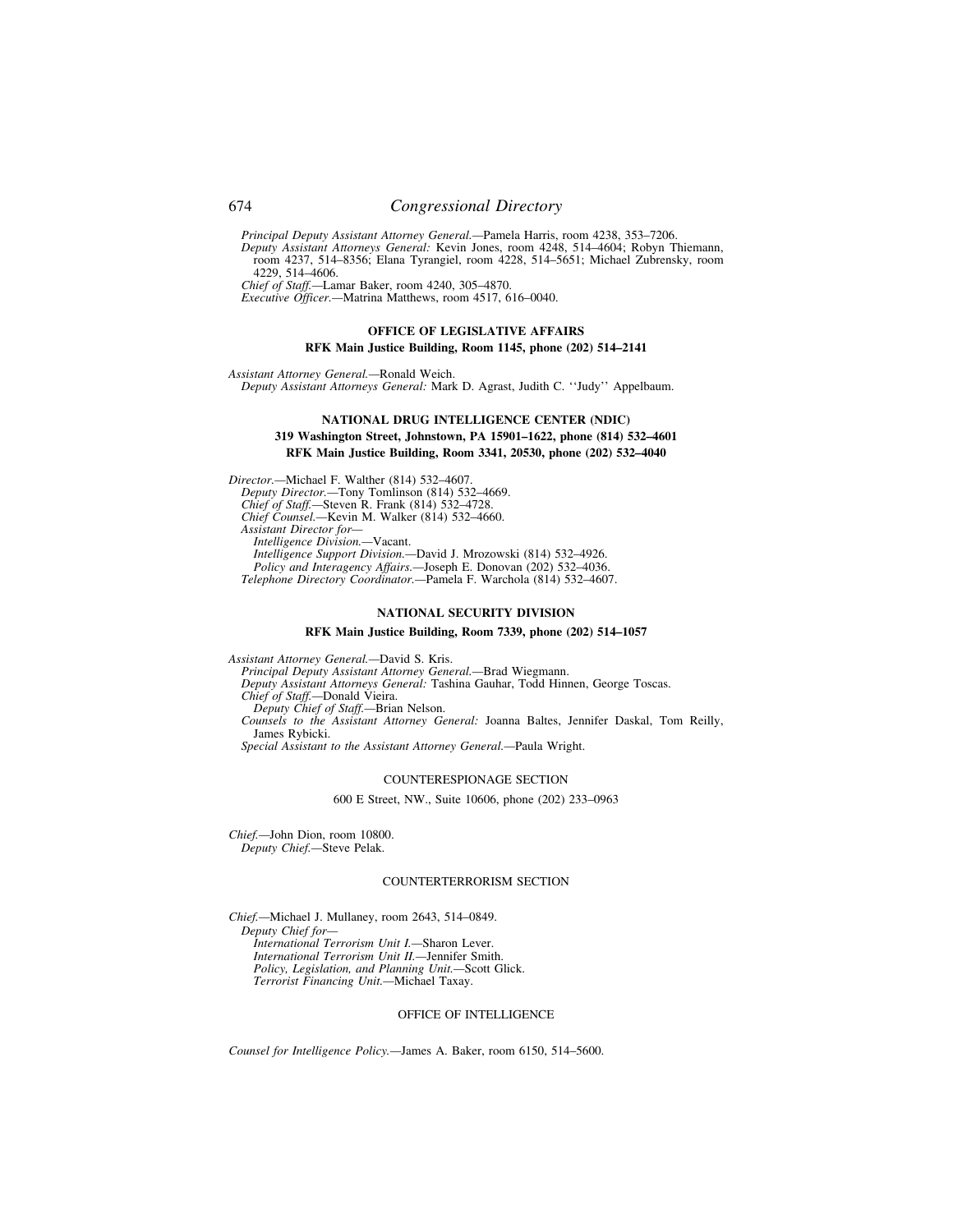# *Department of Justice* 675

*Section Chief for— Litigation.—*Nancy Newcomb. *Operations.—*Gabriel Sanz-Rexach. *Oversight.—*Kevin O'Connor.

### OFFICE OF JUSTICE FOR VICTIMS OF OVERSEAS TERRORISM

600 E Street, NW., Suite 10606, 20004

*Director.—*Mara Kohn (acting), 233–0719.

# **OFFICE OF THE PARDON ATTORNEY**

#### **1425 New York Avenue, NW., 20530, phone (202) 616–6070**

*Pardon Attorney.—*Ronald L. Rodgers. *Deputy Pardon Attorney.—*Helen M. Bollwerk.

# **OFFICE OF PROFESSIONAL RESPONSIBILITY**

## **RFK Main Justice Building, Room 3266, phone (202) 514–3365**

*Counsel.—*Robin C. Ashton.

*Deputy Counsel.—*Vacant.

*Associate Counsels:* William J. Birney, Raymond C. ''Neil'' Hurley, Ruth Plagenhoef (acting).

*Senior Assistant Counsel.—* Paul Colby.

*Assistant Counsels:* Mary Aubry, Kathleen Brandon, William Causey, Suzanne Drouet, Mark G. Fraase, Amy Goldfrank, Gregory Gonzalez, Lyn Hardy, Lisa Howard, Frederick Leiner, Cathleen Mahoney, Mark Masling, Noreen McCarthy, Margaret McCarty, Oliver McDaniel, John Tavana, James Vargason, Marlene Wahowiak, Barbara Ward.

## **PROFESSIONAL RESPONSIBILITY ADVISORY OFFICE 1425 New York Avenue, NW., 20530, phone (202) 514–0458**

*Director.—*Jerri Dunston.

*Deputy Director.—*Stacy Ludwig.

#### **OFFICE OF PUBLIC AFFAIRS**

### **RFK Main Justice Building, Room 1220, phone (202) 514–2007**

*Director.—*Matthew A. Miller.

*Deputy Directors:* Tracy Schmaler, Gina M. Talamona.

## **TAX DIVISION**

## **RFK Main Justice Building, 950 Pennsylvania Avenue, NW., 20530 Judiciary Center Building, 555 Fourth Street, NW., 20001 (JCB)**

## **Maxus Energy Tower, 7717 North Harwood Street, Suite 400, Dallas, TX 75242 (MAX) Patrick Henry Building, 601 D Street, NW., 20004 (PHB)**

*Assistant Attorney General.—*John A. DiCicco (acting), room 4141 (202) 514–2901.

*Deputy Assistant Attorneys General:* Ronald A. Cimino, room 4613 (Main) 514–2915 (Criminal Matters); D. Patrick Mullarkey (acting), room 4609 (Main), 307–6533 (Civil Trial Matters); Gilbert S. Rothenberg (acting), room 4333 (Main), 514–3361 (Appellate and

Review). Vacant, room 4607 (Main) (Policy and Planning). *Senior Legislative Counsel.—*Eileen M. Shatz, room 4134 (Main), 307–6419.

*Chief of Staff.—*Noreene C. Stehlik, room 4140 (Main), 514–6489.

*Civil Trial Section Chiefs: Central Region.—*Seth Heald (JCB), room 8921–B, 514–6502.

*Eastern Region.—*David A. Hubbert (JCB) room 6126, 307–6426.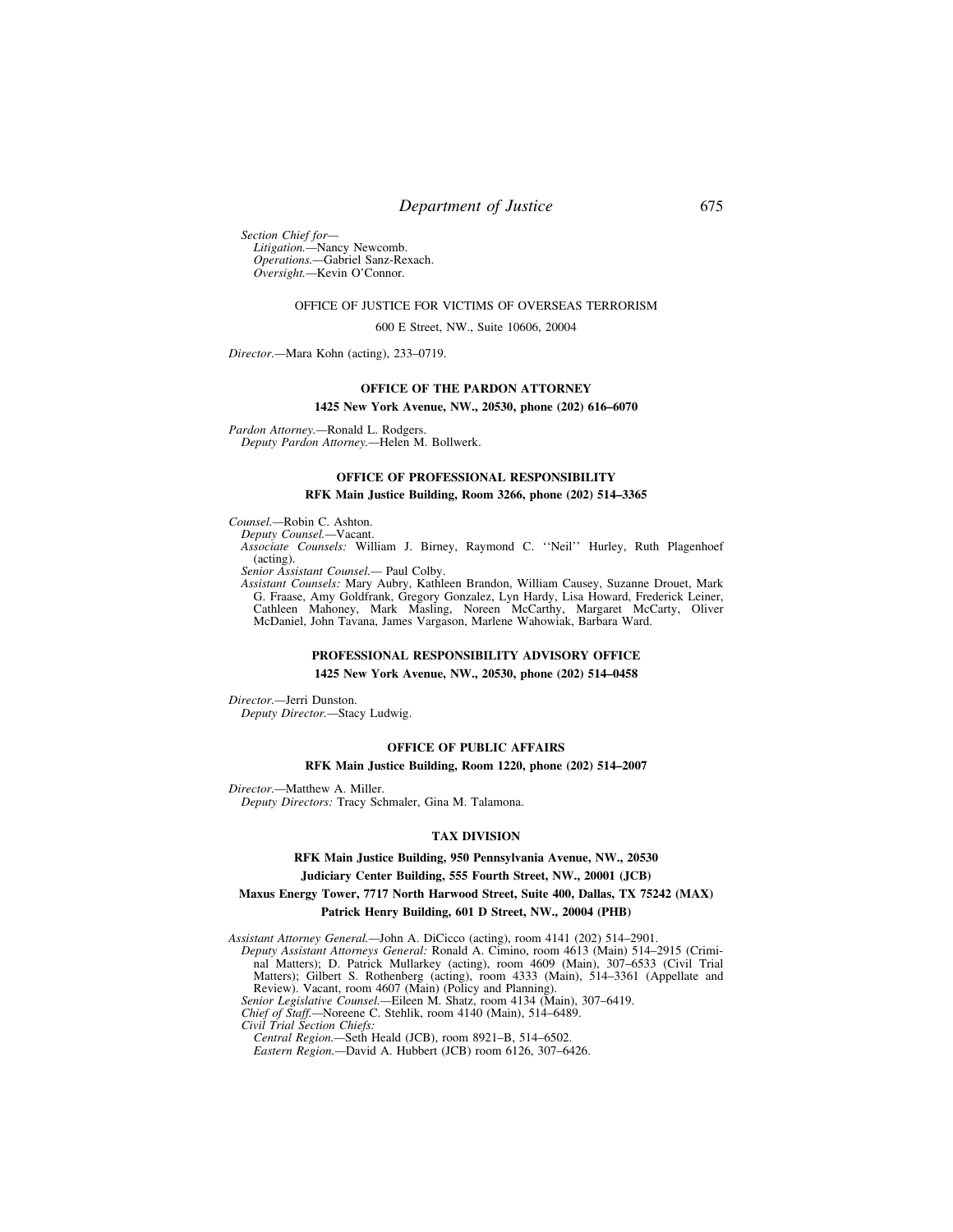*Northern Region.—*Gerald C. Miller (acting), (JCB), room 7804–A, 307–6490. *Southern Region.—*Michael Kearns (JCB), room 6243–A, 514–5905. *Southwestern Region.—*Louise P. Hytken (MAX), room 4100 (214) 880–9725. *Western Region.—*Richard R. Ward (JCB), room 7907–B, 307–6413. *Criminal Enforcement Section Chiefs:* 

*Northern Region.—*Rosemary E. Paguni (PHB), room 7334, 514–2323. *Southern Region.—*Bruce Salad (PHB), room 7640, 514–5112. *Western Region.—*Mitchell J. Ballweg (acting), (PHB), room 7038, 514–5072. *Section Chiefs:* 

*Appellate.—*Gilbert S. Rothenberg, room 4333, 514–3361. *Court of Federal Claims.—*Steven I. Frahm (JCB), room 8804–A, 307–6440. *Criminal Appeals and Tax Enforcement Policy.—*Frank Cihlar (PHB), room 7101, 514– 2839.

*Office of Review.—*Deborah Meland (JCB), room 6846, 307–6567. *Executive Officer.—*Joseph E. Young (PHB), room 7802, 616–0010.

## **UNITED STATES MARSHALS SERVICE (USMS) Washington, DC 20530–1000**

[Use (202) for 307 exchange and (703) for 557, 603, 416 and 285 exchanges] fax (202) 307–5040

*Director.—*Stacia A. Hylton (202) 307–9000. *Deputy Director.—*Chris Dudley, 307–9000. *Chief of Staff.—*David Anderson (acting), 307–9841. *Associate Director for Administration.—*Don Donovan, 307–9028. *Associate Director for Operations.—*Robert J. Finan II, 307–9136. *Chief, Congressional Affairs.—*Doug Disrud, 307–9220, fax 307–5228. *Deputy Chief, Congressional Affairs.—*Jennifer Eskra, 307–9220. *Chief, Public Affairs.—*Jeff Carter, 353–1469, fax 307–8729. *Deputy Chief, Public Affairs.—*Steve Blando, 307–9344.

## EQUAL EMPLOYMENT OPPORTUNITY (EEO)

*Chief.—*Marcus Williams, 307–9048, fax 307–8765.

#### OFFICE OF THE GENERAL COUNSEL (OGC)

*Chief.—*Gerald M. Auerbach, 307–9054, fax 307–9456. *Principal Deputy General Counsel.—*Lisa Dickinson, 307–9054.

### OFFICE OF INSPECTION (OI)

*Chief.—*Herman Brewer, Jr., 307–9155.

### ASSET FORFEITURE DIVISION (AFD)

*Assistant Director.—*Eben Morales, 307–9221, fax 307–5020.

#### FINANCIAL SERVICES DIVISION (FSD)

*Assistant Director.—*Albert Hemphill, 307–9027, fax 353–8340. *Deputy Assistant Director.—*Jim Murphy, 307–8711.

### HUMAN RESOURCES DIVISION (HRD)

*Assistant Director.—*Darla K. Callaghan, 307–9871, fax 307–9461. *Deputy Assistant Director.—*Cheryl Jacobs, 307–9423.

## INFORMATION TECHNOLOGY DIVISION (ITD)

*Assistant Director.—*Lisa Davis, (703) 604–2296, fax 307–5130.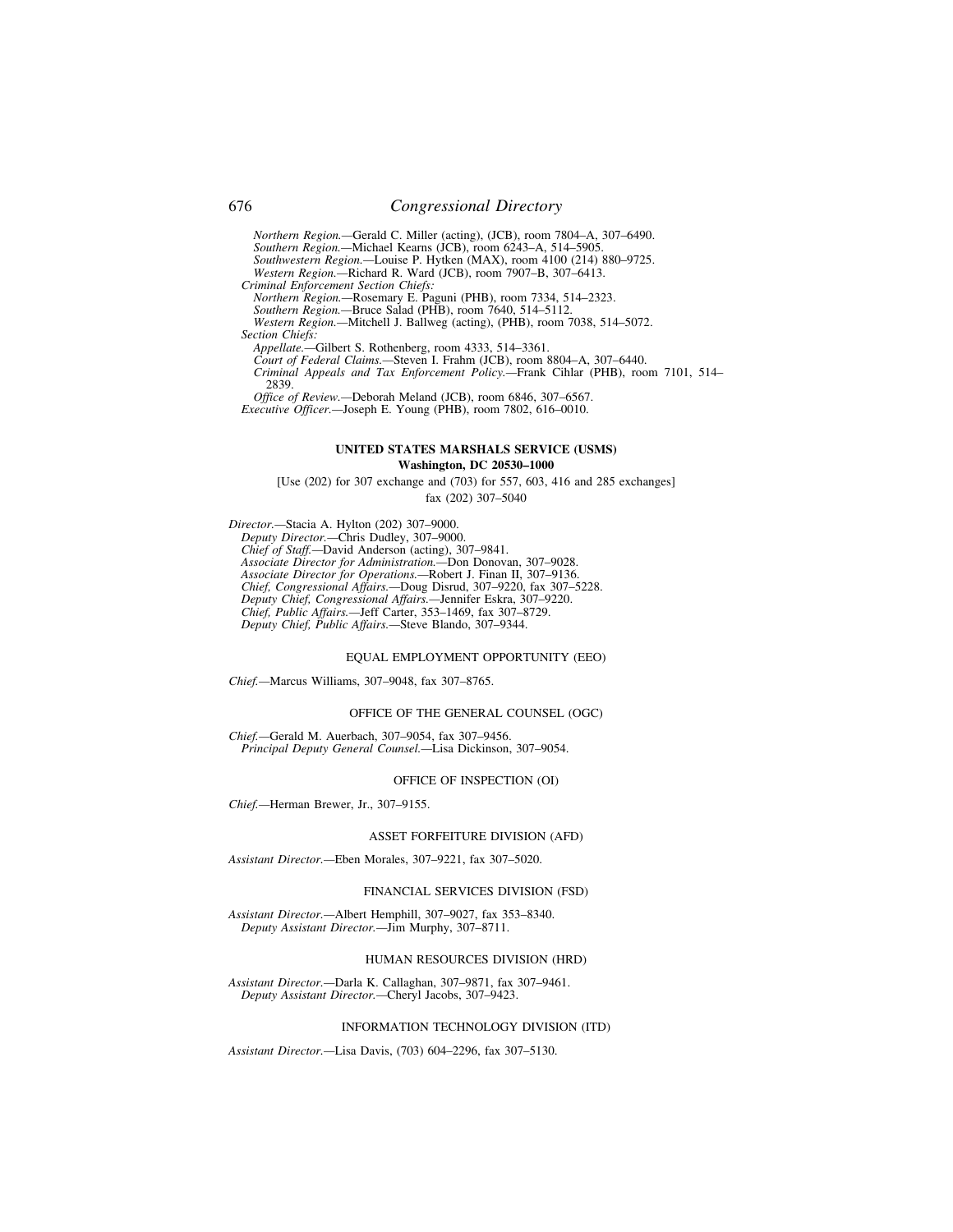# *Department of Justice* 677

*Deputy Assistant Director.—*Judd Nicholson. 604–2054.

MANAGEMENT SUPPORT DIVISION (MSD)

*Assistant Director.—*Shannon Brown, 307–9307, fax 353–7827.

## TRAINING DIVISION

*Assistant Director.—*Bill Fallon, (912) 267–2505, fax 267–2882.

### INVESTIGATIVE OPERATIONS DIVISION (IOD)

*Assistant Director.—*T. Michael Earp, 307–9195, fax 307–9299. *Deputy Assistant Director.—*Geoff Shank, 307–9043.

### JUSTICE PRISONER AND ALIEN TRANSPORTATION SYSTEM (JPATS)

*Assistant Director.—*Scott C. Rolstad, Kansas City, MO (816) 467–1900, fax 467–1980.

#### JUDICIAL SECURITY DIVISION (JSD)

*Assistant Director.—*Michael J. Prout, 307–9500, fax 307–5206. *Judicial Operations, Deputy Assistant Director.—*Carl Caulk, 353–5257. *Judicial Services, Deputy Assistant Director.—*Steven Conboy, 307–4987.

### PRISONER OPERATIONS DIVISION (POD)

*Assistant Director.—*Candra S. Symonds, 307–5100, fax 307–9234.

### TACTICAL OPERATIONS DIVISION (TOD)

*Assistant Director.—*William Snelson, 307–3437, fax 307–3446.

#### WITNESS SECURITY DIVISION (WSD)

*Assistant Director.—*Sylvester E. Jones, 307–9862, fax 353–8327. *Deputy Assistant Director.—*Tom Wight, 307–9862.

## **U.S. PAROLE COMMISSION**

#### **5550 Friendship Boulevard, Suite 420, Chevy Chase, MD 20815, phone (301) 492–5990 fax 492–6694**

*Chairman.—*Isaac Fulwood, Jr. *Vice Chairman.—*Cranston J. Mitchell. *Commissioners:* Patricia A. Cushwa, J. Patricia Wilson Smoot. *Special Assistant to the Chairman.—*Albert H. Herring. *Case Operations Administrator.—*Stephen J. Husk. *Case Service Administrator.—*Deirdre M. Jackson. *General Counsel.—*Rockne J. Chickinell. *Chief Information Officer.—*Jonathan H. Pinkerton. *Executive Officer.—*Judy I. Carter. *Staff Assistant to the Chairman.—*Patricia W. Moore.

## **OFFICE ON VIOLENCE AGAINST WOMEN 145 N Street, NE., Suites 10W & 10E, 20530**

*Director.—*Hon. Susan B. Carbon (202) 307–3876. *Deputy Director for Tribal Affairs.—*Lorraine Edmo, 514–8804. *Senior Policy Advisor.—*Anna Martinez, 514–6975. *Deputy Director for Policy Development.—*Virginia Davis, 305–9660.